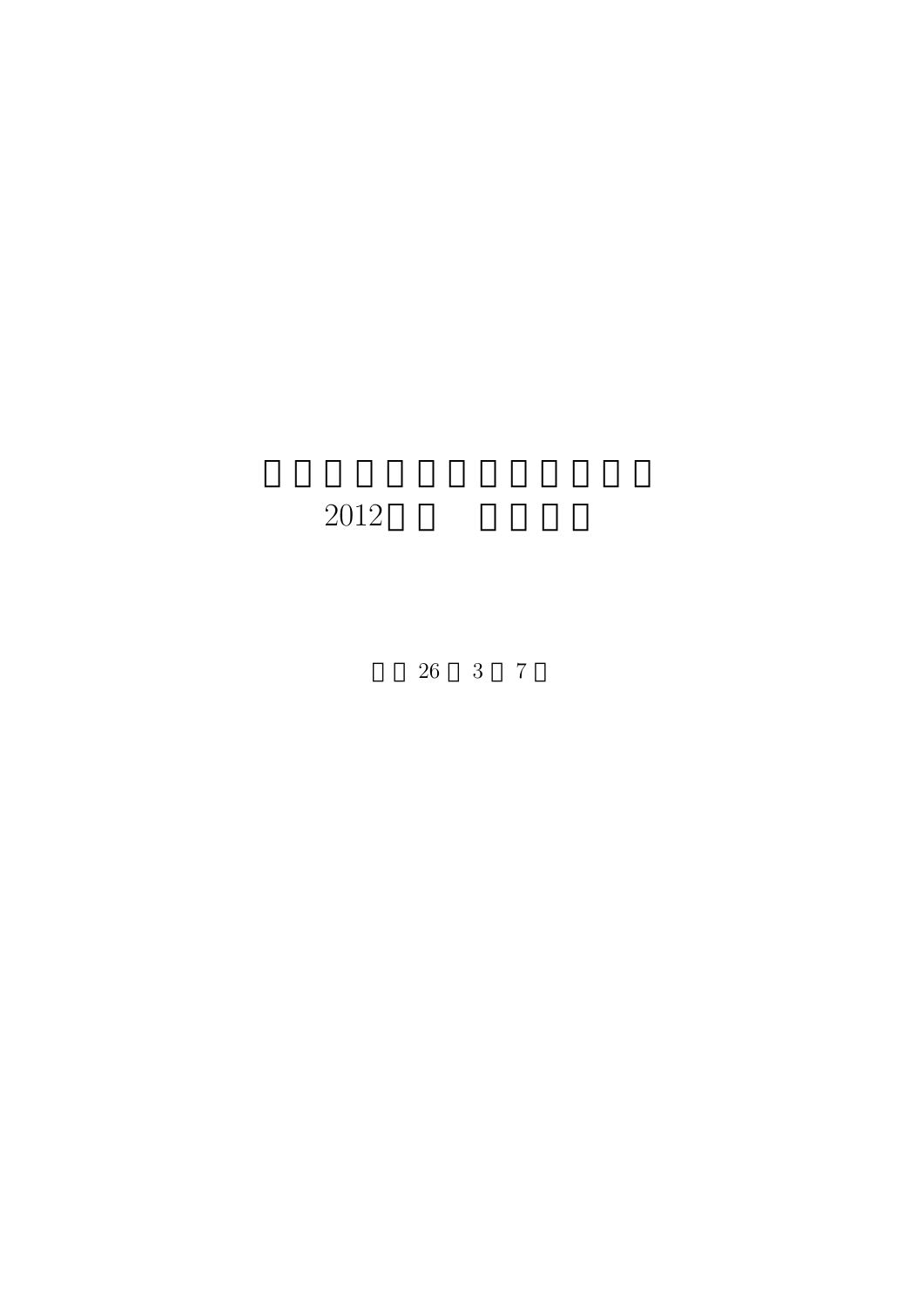| $\overline{\mathbf{c}}$ |
|-------------------------|
| $\overline{6}$          |
| 11                      |
| 12                      |
| 16                      |
| 20                      |
| 23                      |
| 28                      |
| 32                      |
| 36                      |
|                         |

一般相対論・宇宙論研究室 **39**

**2**

**6**

1

宇宙論研究室 **43**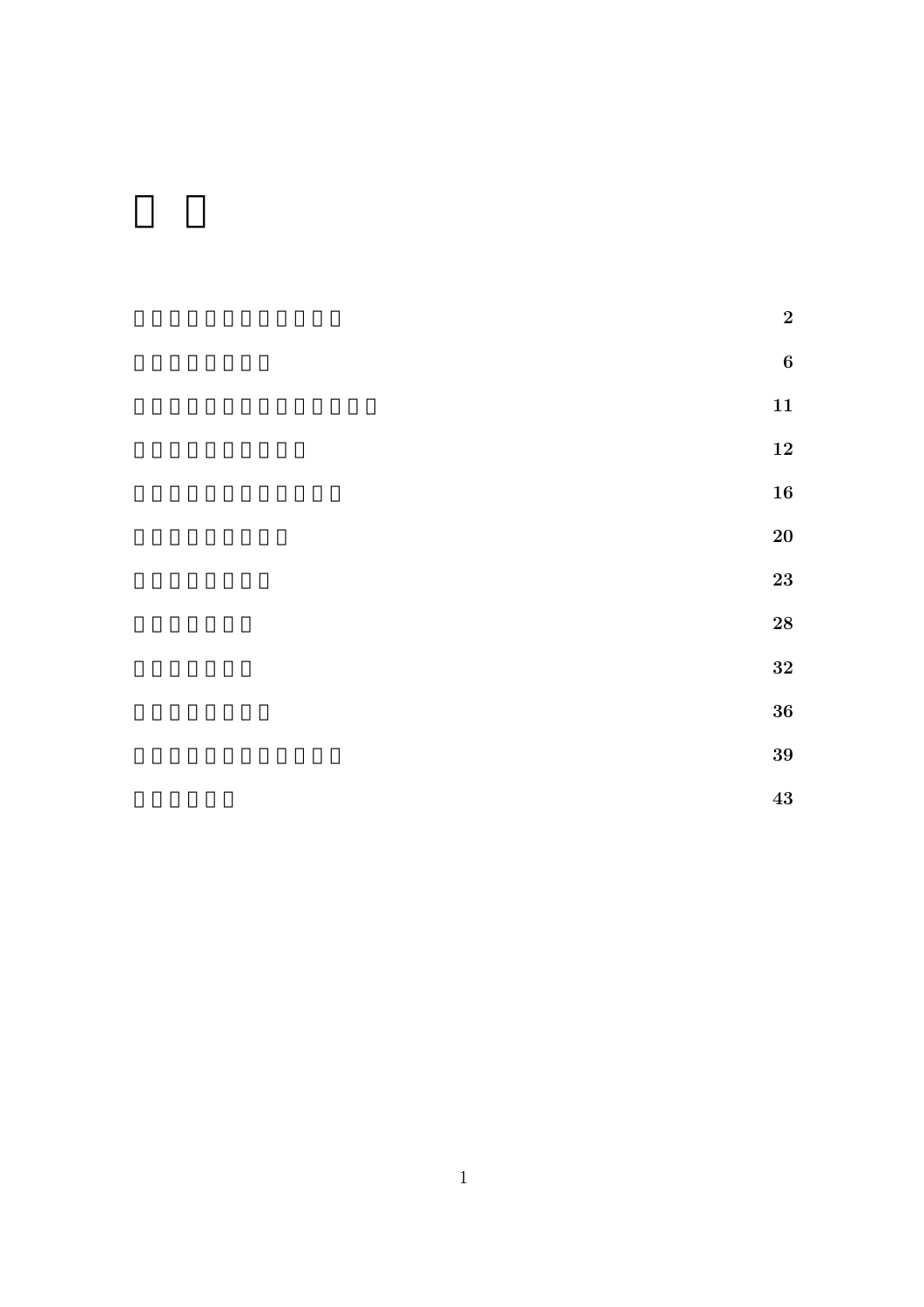| (D1) | (M2) | (M2) |
|------|------|------|
|      | (B4) | (B4) |
|      | (B4) | (B4) |

 $M$ 

• **•**  $\bullet$ 

- 1. "Dark energy and QCD ghost," N. Ohta, Int. J. Mod. Phys. Conf. Ser. **07**, 194 (2012).
- 2. "Charged Black Holes in String Theory with Gauss-Bonnet Correction in Various Dimensions," N. Ohta and T. Torii, Physical Review D **86**, 104016 (2012) [arXiv:1208.6367 [hep-th]].

 $-1$ 

- 3. "Black hole solutions in string theory with Gauss-Bonnet curvature correction," K. -I. Maeda, Y. Sasagawa and N. Ohta, Proceedings of the MG12 Meeting on General Relativity World Scientific, 2012) pp. 2255-2257
- 4. "Beta Function and Asymptotic Safety in Three-dimensional Higher Derivative Gravity,"

Nobuyoshi Ohta,

Classical and Quantum Gravity. **29**, 205012 (2012) [arXiv:1205.0476 [hep-th]].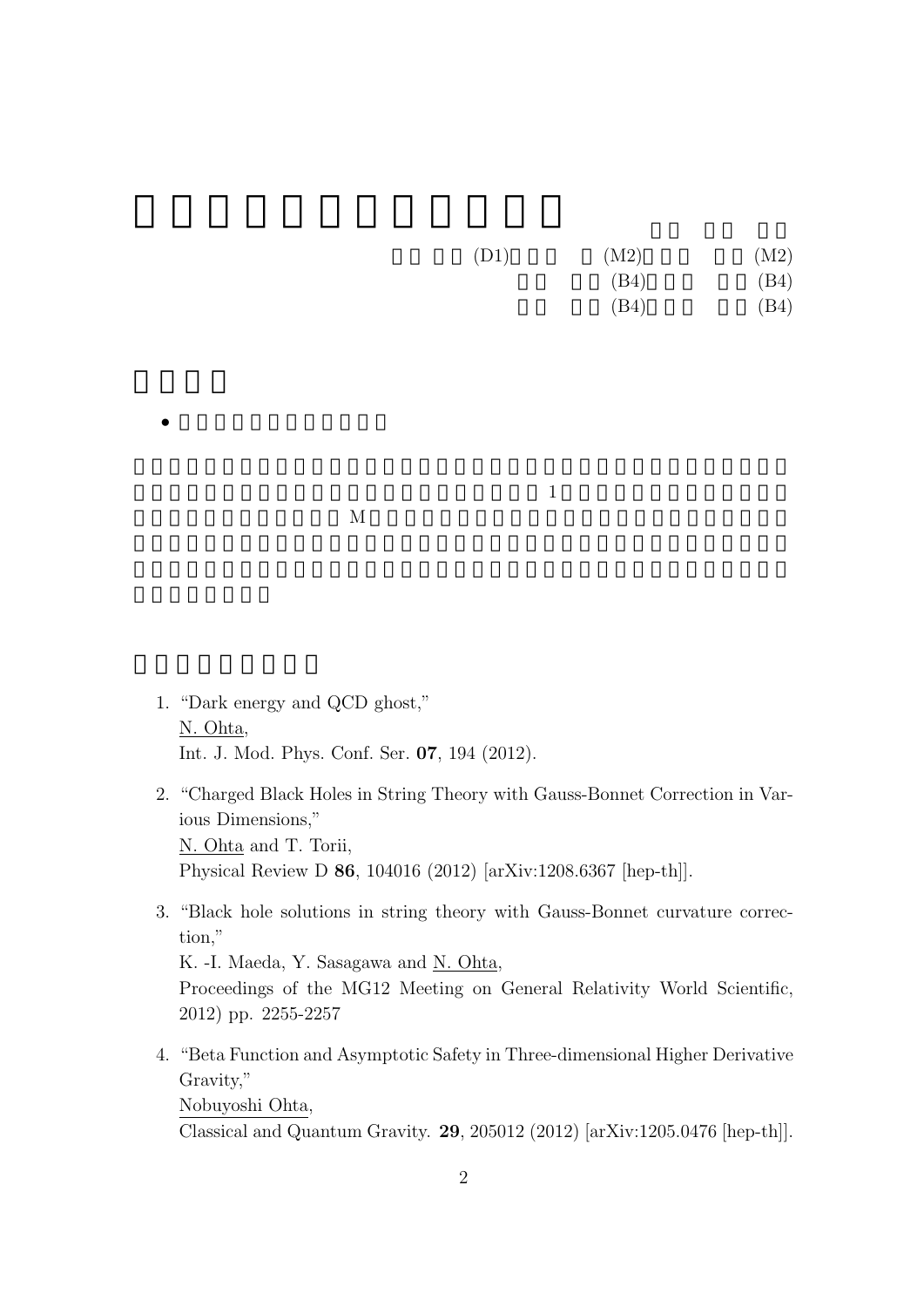5. "Unitarity versus Renormalizability of Higher Derivative Gravity in 3D," K. Muneyuki and N. Ohta, Physical Review D **85**, 101501 (2012) [arXiv:1201.2058 [hep-th]].

*•* 修士論文: Massive gravity Fierz-Pauli

*•* 学士論文:

- 1. Nobuyoshi Ohta:"Asymptotic Safety in Higher-Derivative Gravity" Asia Pacific School/Workshop on Gravitation and Cosmology 2013, Jeju Island, Korea [19–22 February, 2013]
- 2. Nobuyoshi Ohta:"Asymptotic Safety in Higher-Derivative Gravity" International conference on New Trends in Field Theories, Banaras Hindu University, Varanasi, India [23–27 November, 2012]
- 3. Nobuyoshi Ohta: "Beta Function and Asymptotic Safety in Threedimensional Higher Derivative Gravity" International Workshop on "Theoretical Particle Physics 2012", Asuka, Nara [24–26 September, 2012]
- 4. Nobuyoshi Ohta: "Covariant approach to the no-ghost theorem in massive gravity" YITP International Molecule-type Workshop "Nonlinear massive gravity theory and its observational test", Kyoto [23 July–9 August, 2012]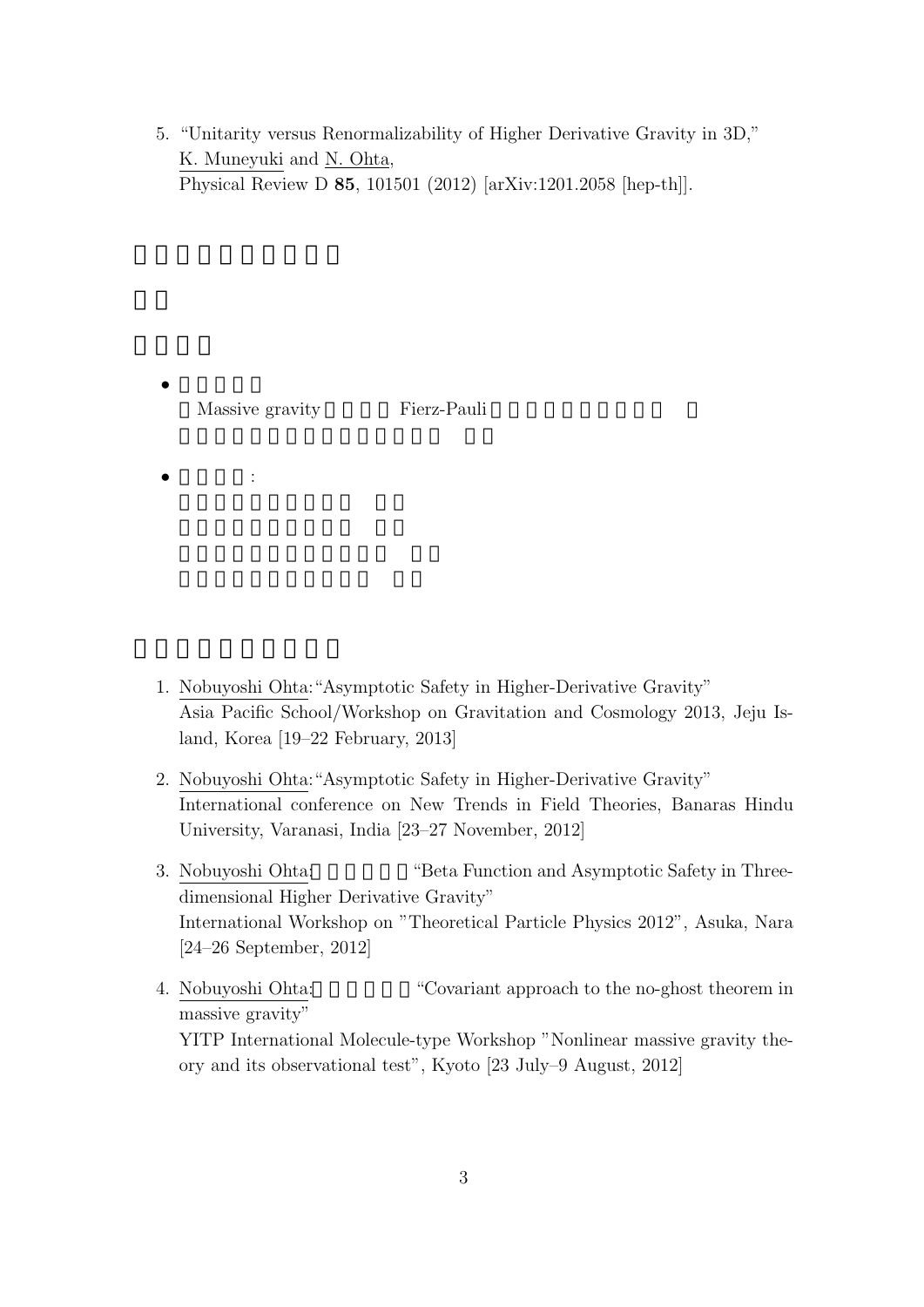5. Nobuyoshi Ohta:"Accelerating Universes in String Theory via Field Redefinition"

Isaac Newton Institute for Mathematical Sciences Workshop "String Phenomenology 2012", Cambridge, UK [25–29 June, 2012]

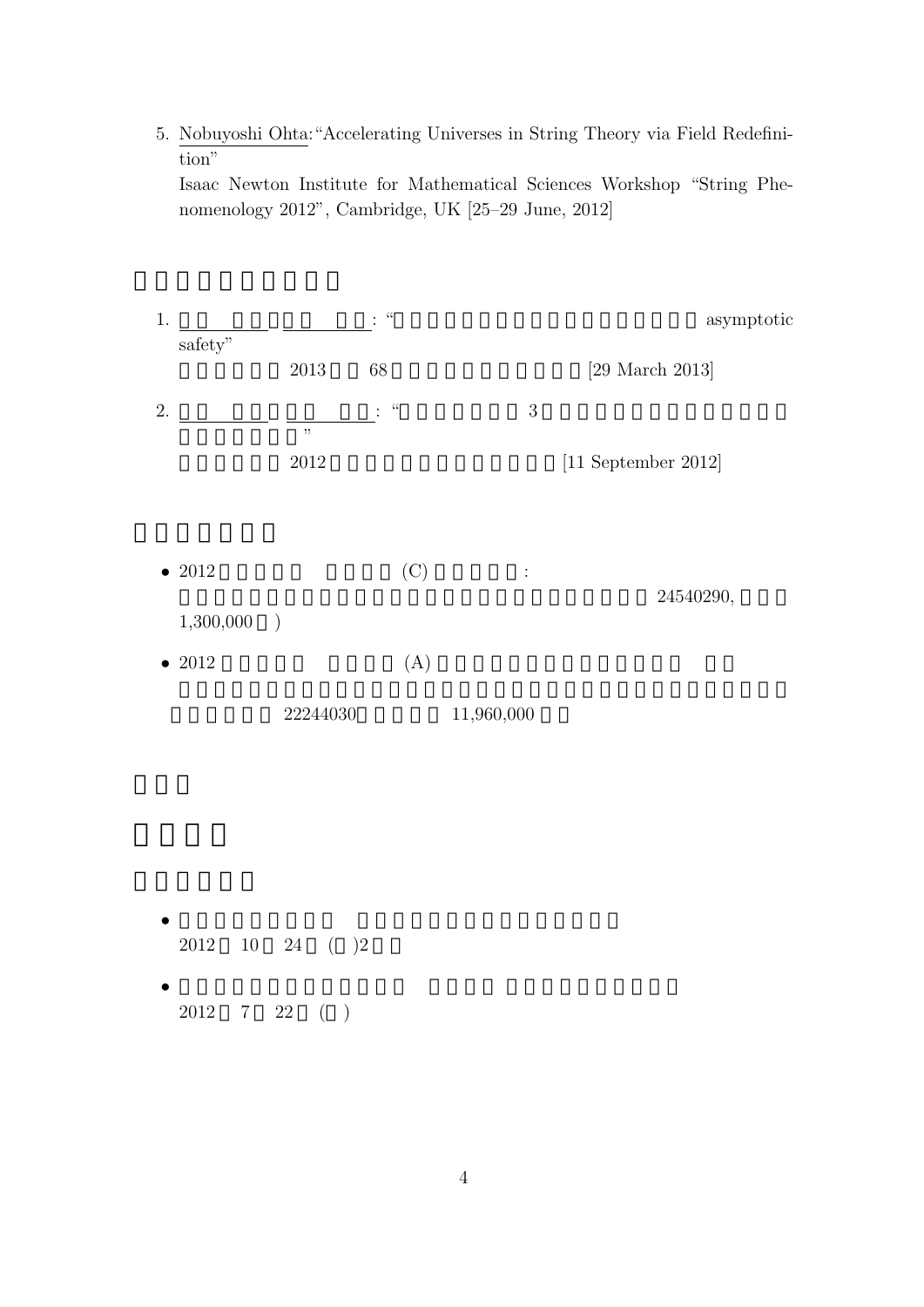

教員試験対策春期集中講座: 2013 3

5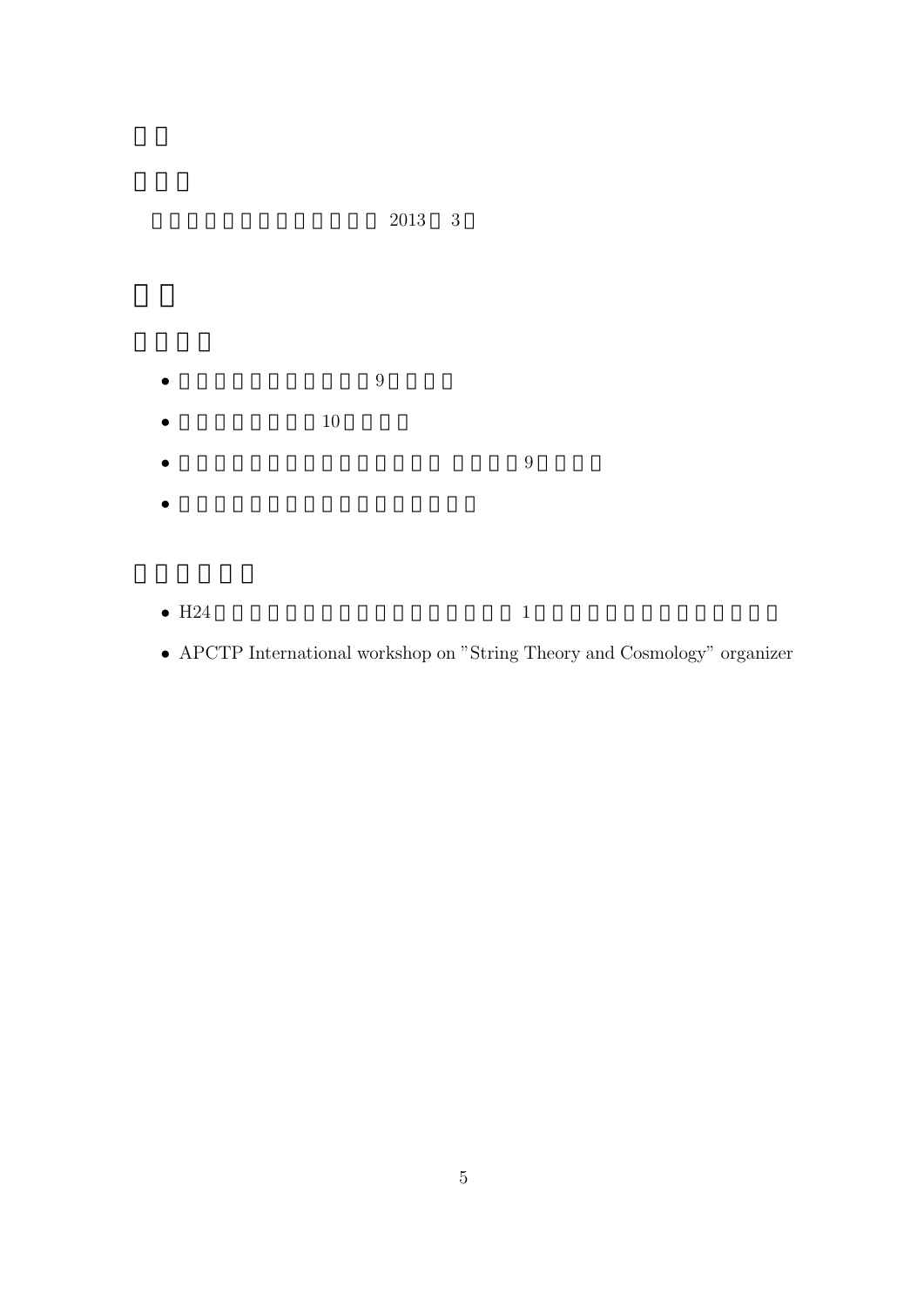$M$  $\overline{B}$  and  $\overline{B}$ 



1. "Updated search for the standard model Higgs boson in events with jets and missing transverse energy using the full CDF data set" T.Aaltonen, Y.Kato, et al (CDF collaboration) Physical Review D87(5)  $052008(13p)(2013)$  (3 )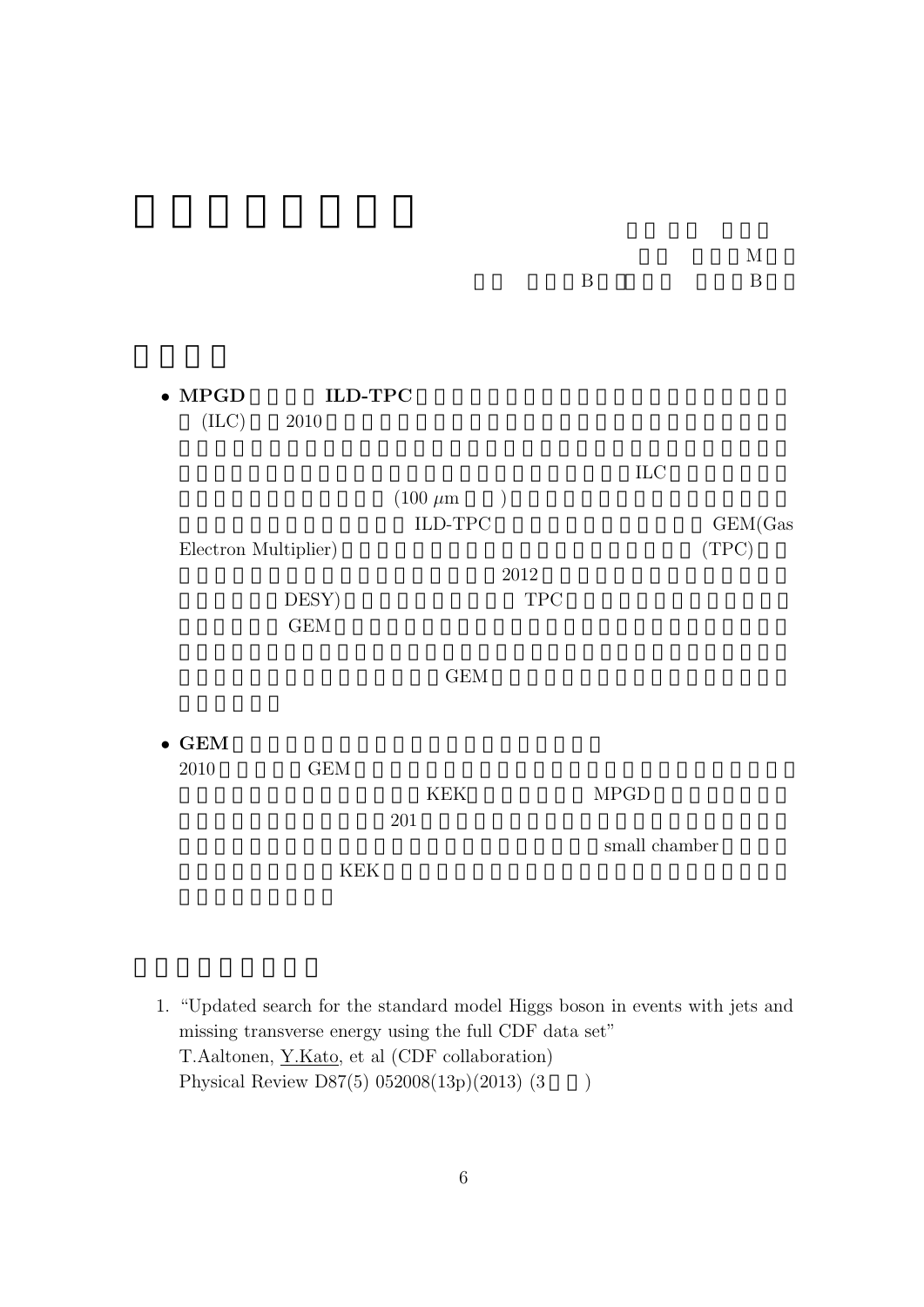- 2. "Search for a two-Higgs-boson doublet using a simplified model in  $p\bar{p}$  collisions at  $\sqrt{s} = 1.96 \text{ TeV}$ " T.Aaltonen, Y.Kato, et al (CDF collaboration) Physical Review Letters  $110(12)$ ,  $121801(8p)(2013)$  (3)
- 3. " Measurement of *W*-Boson Polarization in Top-quark Decay using the Full CDF Run II Data Set" T.Aaltonen, Y.Kato, et al (CDF collaboration) Physical Review D87(3),  $031104(R)(8p)(2013)$  (2 )
- 4. "Search for a heavy vector boson decaying to two gluons in  $p\bar{p}$  collisions at  $\sqrt{s} = 1.96$  TeV of the angular distributions in the decays " T.Aaltonen, Y.Kato, et al (CDF collaboration) Physical Review D86(11)  $112002(8p)(2012)$  (12 )
- 5. "Measurements of the Top-quark Mass and the  $t\bar{t}$  Cross Section in the Hadronic *τ*+ Jets Decay Channel at  $\sqrt{s} = 1.96$  TeV ' T.Aaltonen, Y.Kato, et al (CDF collaboration) Physical Review Letters 109(19),  $192001(8p)(2012)$  (11 )
- 6. "Search for the standard model Higgs boson produced in association with top quarks using the full CDF data set" T.Aaltonen, Y.Kato, et al (CDF collaboration) Physical Review Letters 109(18),  $181802(8p)(2012)$  (11 )
- 7. "Precision Top-Quark Mass Measurements at CDF" T.Aaltonen, Y.Kato, et al (CDF collaboration) Physical Review Letters 109(15),  $152003(8p)(2012)$  (10 )
- 8. "An inclusive search for the Higgs boson in the four-lepton final state at CDF" T .Aaltonen, Y.Kato, et al (CDF collaboration) Physical Review D86(7),  $072012(8p)(2012)$  (10)
- 9. "Measurement of the difference of CP–violating asymmetries in  $D^0 \to K^+K^$ and  $D^0 \to \pi^+\pi^-$  decays at CDF" T.Aaltonen, Y.Kato, et al (CDF collaboration) Physical Review Letters  $109(11)$ ,  $111801(8p)(2012)$  (9)
- 10. "Combined search for the standard model Higgs boson decaying to a bb pair using the full CDF data set" T.Aaltonen, Y.Kato, et al (CDF collaboration) Physical Review Letters  $109(11)$ ,  $111802(8p)(2012)$  (9)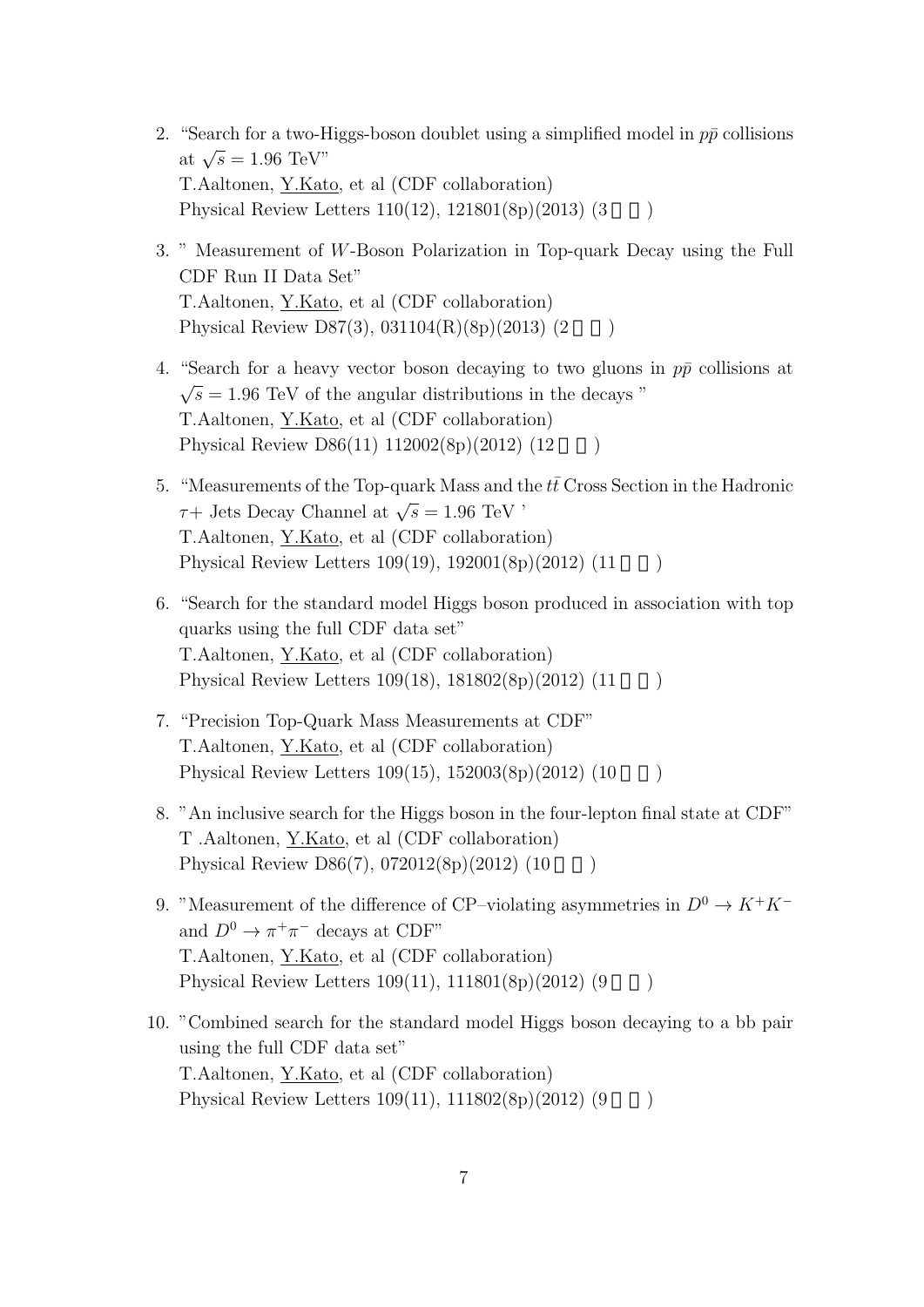- 11. "Search for the standard model Higgs boson decaying to a bb pair in events with two oppositely-charged leptons using the full CDF data set" T.Aaltonen, Y.Kato, et al (CDF collaboration) Physical Review Letters  $109(11)$ ,  $111803(8p)(2012)$  (9)
- 12. "Search for the standard model Higgs boson decaying to a bb pair in events with one charged lepton and large missing transverse energy using the full CDF data set" T.Aaltonen, Y.Kato, et al (CDF collaboration) Physical Review Letters  $109(11)$ ,  $111804(8p)(2012)$  (9)
- 13. "Search for the standard model Higgs boson decaying to a  $b\bar{b}$  pair in events with no charged leptons and large missing transverse energy using the full CDF data set" T.Aaltonen, Y.Kato, et al (CDF collaboration) Physical Review Letters  $109(11)$ ,  $111805(9p)(2012)$  (9)
- 14. "Evidence for a particle produced in association with weak bosons and decaying to a bottom-antibottom quark pair in Higgs boson searches at the Tevatron" T.Aaltonen, Y.Kato, et al (CDF and D0 collaboration) Physical Review Letters  $109(7)$ ,  $071804(12p)(2012)$   $(8)$
- 15. "Diffractive Dijet Production in  $\bar{p}p$  Collisions at  $\sqrt{s} = 1.96 \text{ TeV}$ " T.Aaltonen, Y.Kato, et al (CDF collaboration) Physical Review D86(3),  $032009(21p)(2012)$  (8)
- 16. "Measurement of  $B_s^0 \to D_s^{(*)+} D_s^{(*)-}$  Branching Ratios" T.Aaltonen, Y.Kato, et al (CDF collaboration) Physical Review Letters  $108(20)$ ,  $201801(7p)(2012)$  (5)
- 17. "A Search for dark matter in events with one jet and missing transverse energy in  $p\bar{p}$  collisions at  $\sqrt{s} = 1.96$  TeV" T.Aaltonen, Y.Kato, et al (CDF collaboration) Physical Review Letters  $108(21)$   $211804(8p)(2012)$  (5)
- 18. "Precise measurement of the *W*-boson mass with the CDF II detector" T.Aaltonen, Y.Kato, et al (CDF collaboration) Physical Review Letters  $108(15)$ ,  $151803(8p)(2012)$   $(4)$
- 19. "Search for Standard Model Higgs Boson Production in Association with a *W* Boson Using a Matrix Element Technique at CDF in  $p\bar{p}$  Collisions at  $\sqrt{s} = 1.96$ TeV"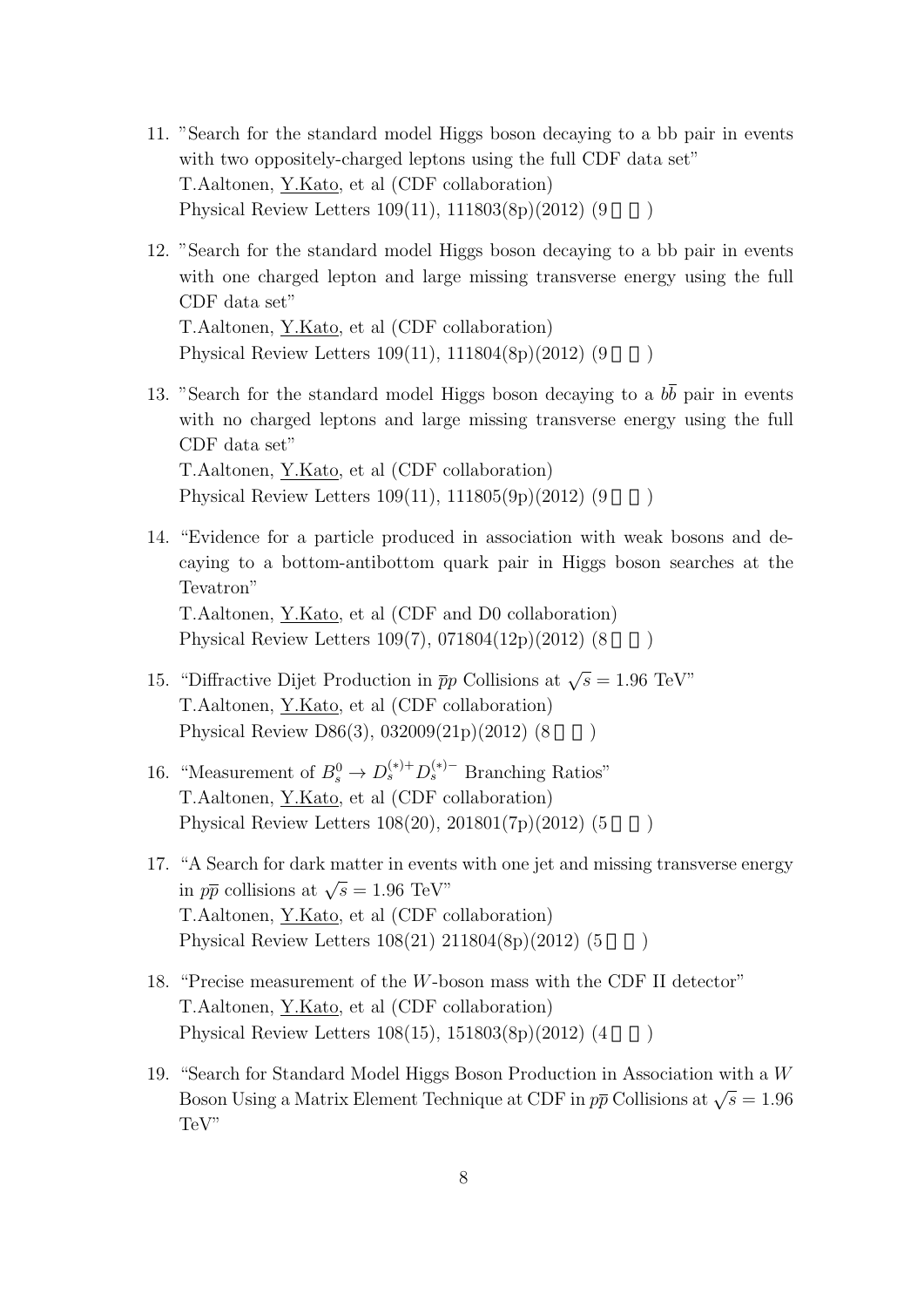T.Aaltonen, Y.Kato, et al (CDF collaboration) Physical Review D85(7)  $072001(29p)(2012)$  (4)

- *•* 修士論文: GEM TPC
- *•* 学士論文: GEM-TPC  $\operatorname{GEM-TPC}$



*•* 近畿大学オープンキャンパス 研究室開放 平成 24 7 22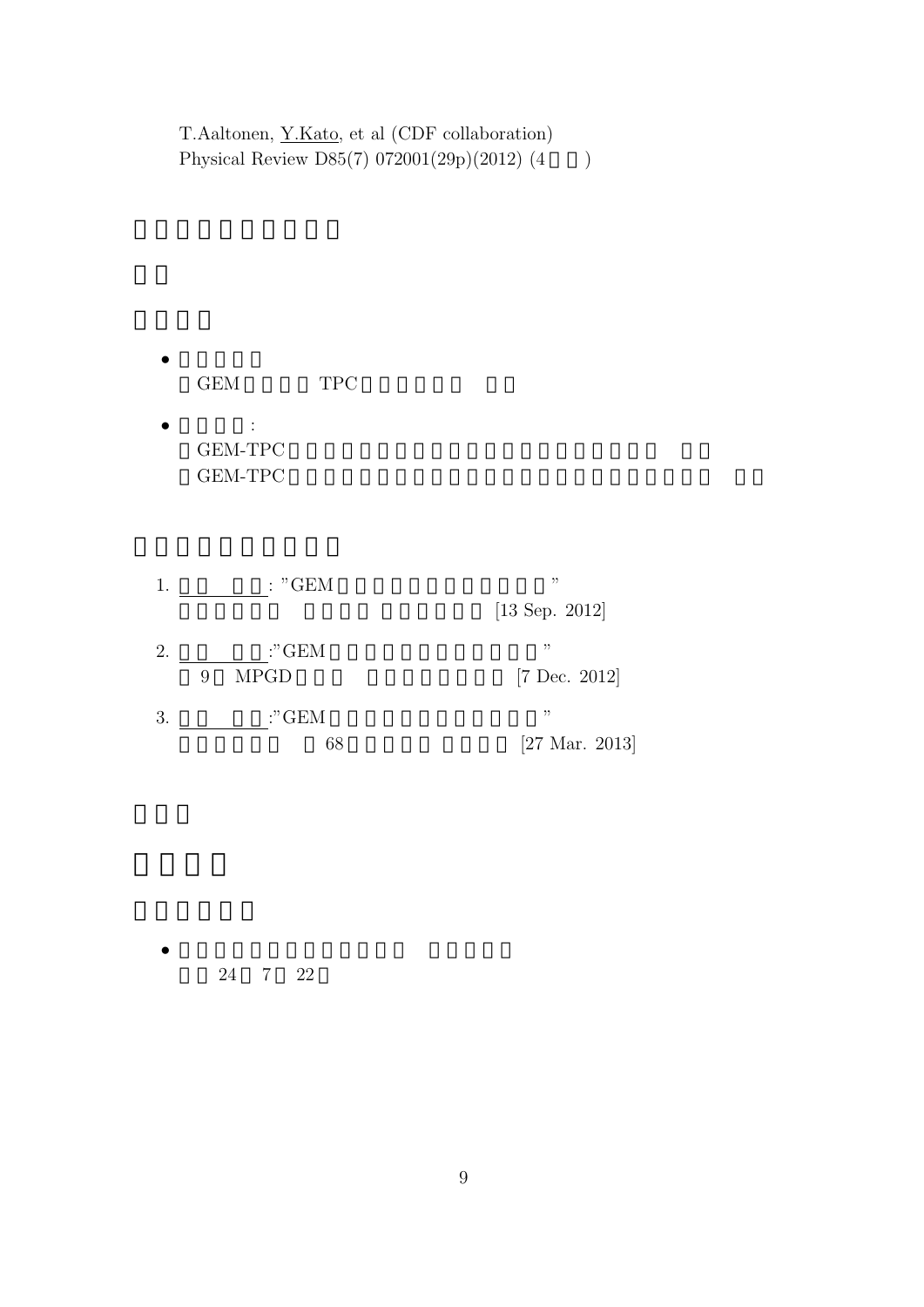•<br>• March 2000 March 2000 March 2000 March 2000 March 2000 March 2000 March 2000 March 2000 March 2000 March 200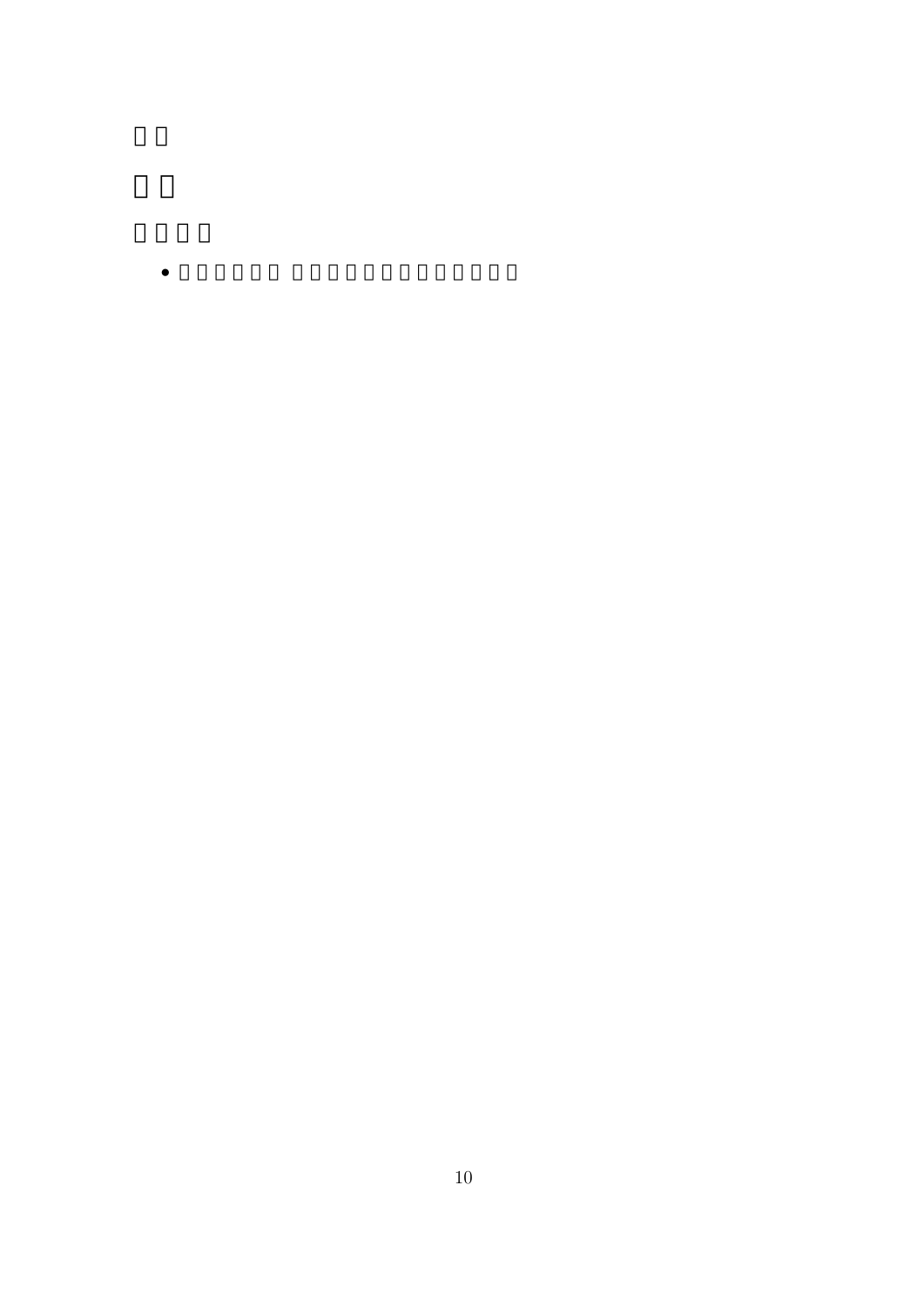|    |                      | (M2) | (B4)     | (B4)      |
|----|----------------------|------|----------|-----------|
|    |                      | (B4) | (B4)     | (B4)      |
|    |                      |      |          |           |
|    |                      |      |          |           |
|    |                      |      |          |           |
|    |                      |      |          |           |
|    |                      |      |          |           |
| 1. | Cherenkov Telescope  |      |          |           |
|    |                      |      | 206      | Cherenkov |
|    | $\overline{2}$       |      |          |           |
|    | $\operatorname{AMC}$ |      |          |           |
| 25 | 27                   |      |          |           |
| 2. | Telescope Array      |      |          |           |
|    | GZK cutoff           |      | 10<br>20 | eV        |
|    |                      |      |          |           |
|    |                      |      |          |           |
|    | Utah                 |      | UV       |           |

IR  $\blacksquare$ 

Introducing the CTA concept B.S.Acharya,M.Chikawa,M.Hayashida,T.Yamamoto,T.Yoshida, et al., Astroparticle Physics, 43, 2013, pp3-18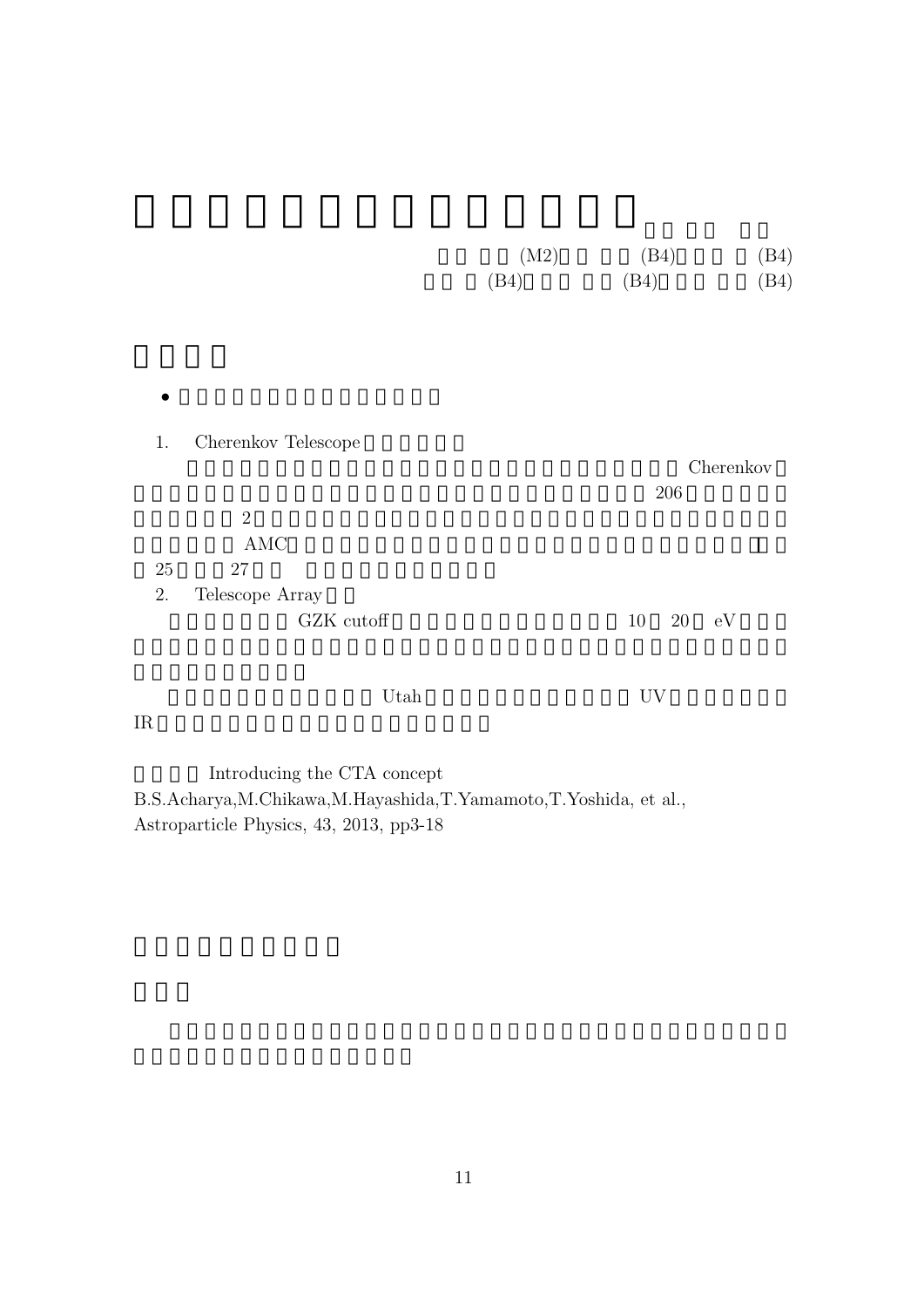$(B4)$ 

 $0.1\quad 5 \text{ keV}/q \quad q$ 

• **HD**  $\bullet$  $\rm Li$  3 3  $Li$ the second in the second in the second second in the second second in the second second in the second second second in the second second second second second second second second second second second second second second s  $Li$  and  $10$ keV  $1$ 

するとして着目される。H  $\rm H^+ + H_2$  $50\text{eV}$  HD  $D_2$ 

0.18 0.5 keV/u  $H^+ + H_2$   $H^+ + D_2$  D  $^+ + H_2$   $D^+ + D_2$ き続き、軽水素、HD、重水素の各分子に対して 1 価の Li イオンとの衝突における  $\mathbf 1$ 

 $100\%$   $1.4$   $1.4$   $4.0$   $\rm{keV}$ Ogurtsov  $1966$ 2000 Elizaga <sub>elizaga</sub> serikalan keratanan mengantukan keratanan mengantukan keratanan *alam* sebanjang mengantukan dan mengantukan dan mengantukan dalam keratanan dan mengantukan dalam keratanan dan mengantukan dalam kera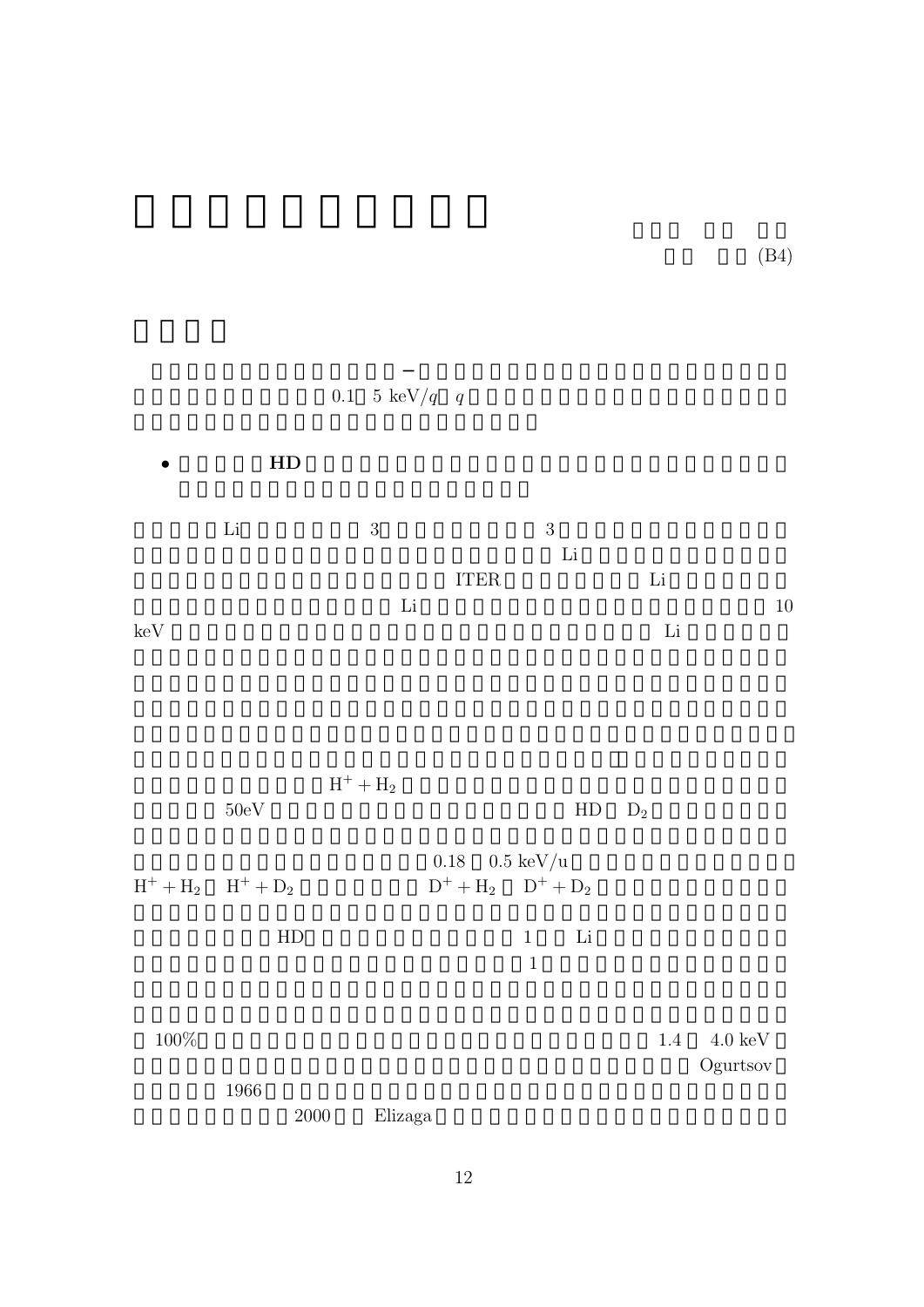

1. Toshio Kusakabe, Satoshi Kitamuro, Yohta Nakai, Hiroyuki Tawara, and Mamiko Sasao: "Charge-Transfer Cross Sections of Ground State He<sup>+</sup> Ions in Collisions with He Atoms and Simple Molecules in the Energy Range Below 4.0 keV"

Plasma and Fusion Research, Vol. 7, 2401062 (2012).

1.  $\frac{1}{\sqrt{2\pi}}$  $\mathcal{D}$ 

 $23$  , 346 (2012) (6 )

2. Masashi Kitajima, Toshio Kusakabe, K Moribayashi, Akinori Igarashi, Kenji Motohashi, Makoto Imai, H. Tsuchida, Kazuhiko Okuno, K. Soejima, S. Shimakura, Lukas Pichl, R. Suzuki, T. Morishita, Kunikazu Ishii, Hiroya Suno, Masamitsu Hoshino, Daichi Kato, Hiroyuki A. Sakaue, Izumi Murakami, Motoshi Goto, Sigeru Morita, K. Sato, H. Funaba, T. Ido, and B. J. Peterson: "Atomic and Molecular Database of Hydrogen-isotopes and Hydro-Carbons"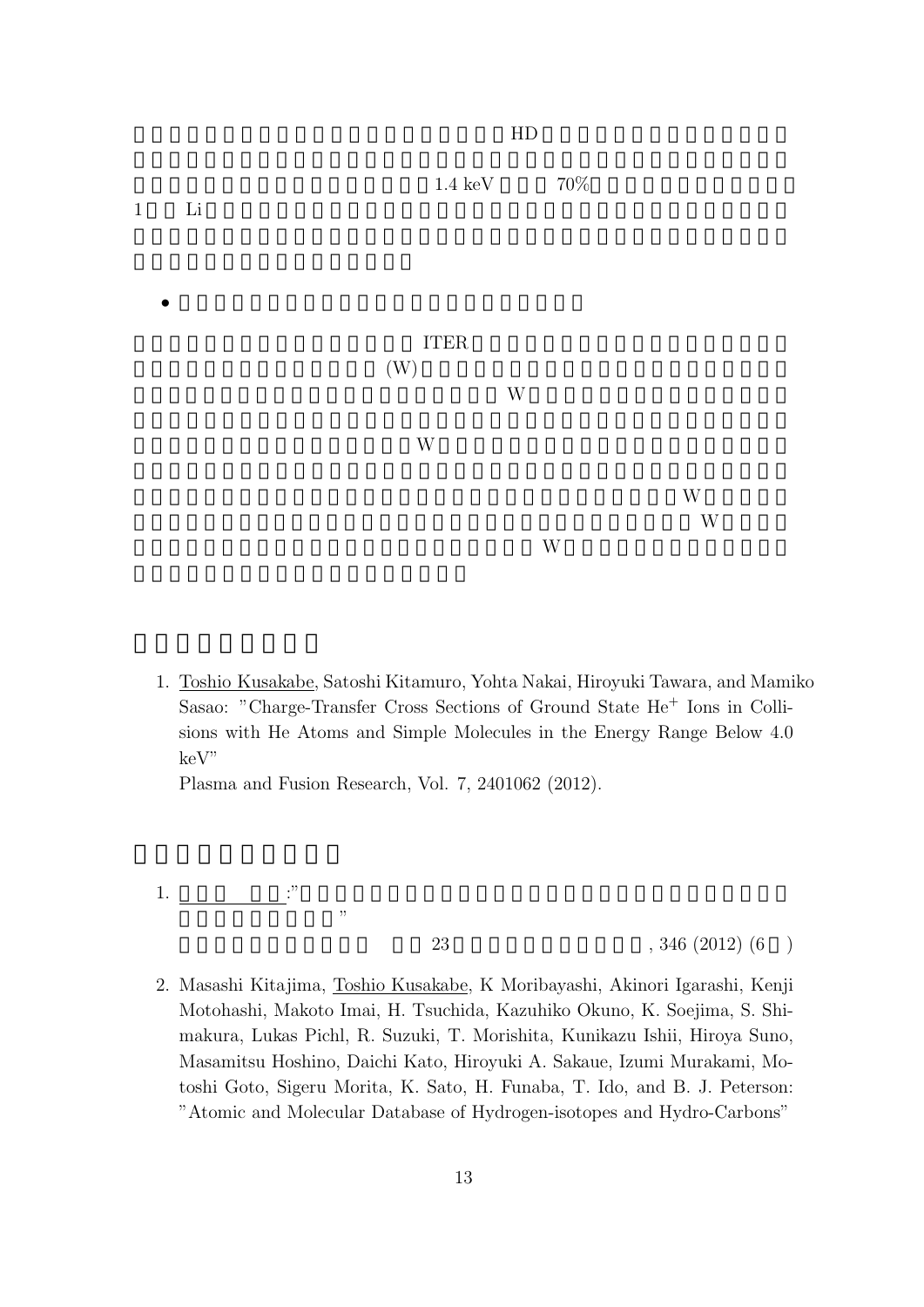Annual Report of National Institute for Fusion Science, April 2011 - March 2012, 326 (2012) (11 )

3. Toshio Kusakabe, Lukas Pichl, Daiji Kato, and Hiroyuki A. Sakaue: "Cross Section Measurement of Charge Transfer by Slow Tungsten Ions in Collisions with Hydrocarbon Molecules" Annual Report of National Institute for Fusion Science, 2011 - March 2012, 447 (2012) (11 )

*•* 卒業論文:「シリコン・フォトダイオードを用いた簡易型ガンマ線検出器に関

1. Toshio Kusakabe, Hiroyuki Tawara, and Hiroyuki A Sakaue: "Isotope Effect on Charge Transfer Cross Sections of Slow  ${}^{7}Li^{+}$  Ions in Collisions with  $H_2$ ,  $HD$ , and  $D_2$  Molecules"

 $22n$ d International Toki Conference (ITC-22), Ceratopia Toki,  $[19 Nov.$ 2012].

Toshio Kusakabe, Kenji Shiota, Toshizo Shirai: "Charge-Transfer Cross Sections of Slow Doubly and Triply Charged Carbon Ions from  $CO$  and  $CO<sub>2</sub>$ Molecules"

 $22n$ d International Toki Conference (ITC-22), Ceratopia Toki,  $[19 \text{ Nov.}$ 2012].

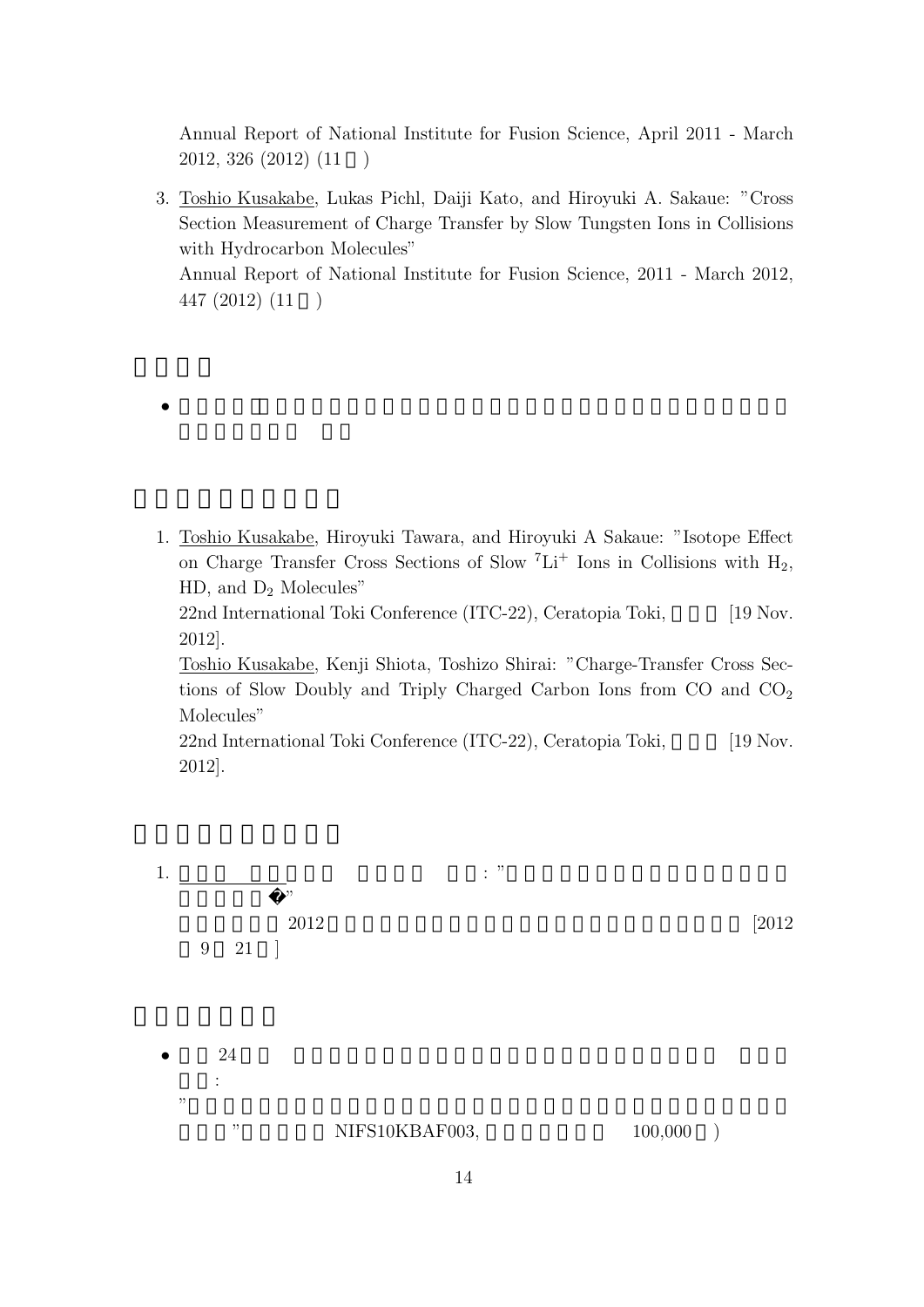| $\bullet$ |                        |                |        |    |  |
|-----------|------------------------|----------------|--------|----|--|
|           | $\bullet$<br>$\bullet$ |                |        |    |  |
| , ,       | ٠,                     |                |        | יי |  |
|           |                        | NIFS12KEMF040, | 20,000 |    |  |

- •<br>• The contract the contract term experiment of the contract term experiment of the contract of the contract te<br>• The contract term experiment of the contract of the contract of the contract of the contract of the contrac
- $24 \t 8 \t 29$ •<br>• The state we have the state we have the state we have the state we have the state we have the state we have
	- 平成 24 9 11
- *•* 「教員採用試験春季集中講座」 専門・理科実験(物理)担当
- $25 \quad 3 \quad 11 \qquad 3 \quad 18$
- $\bullet$  (iii)
- 
- *•* 教員養成カリキュラム委員会 理工学部委員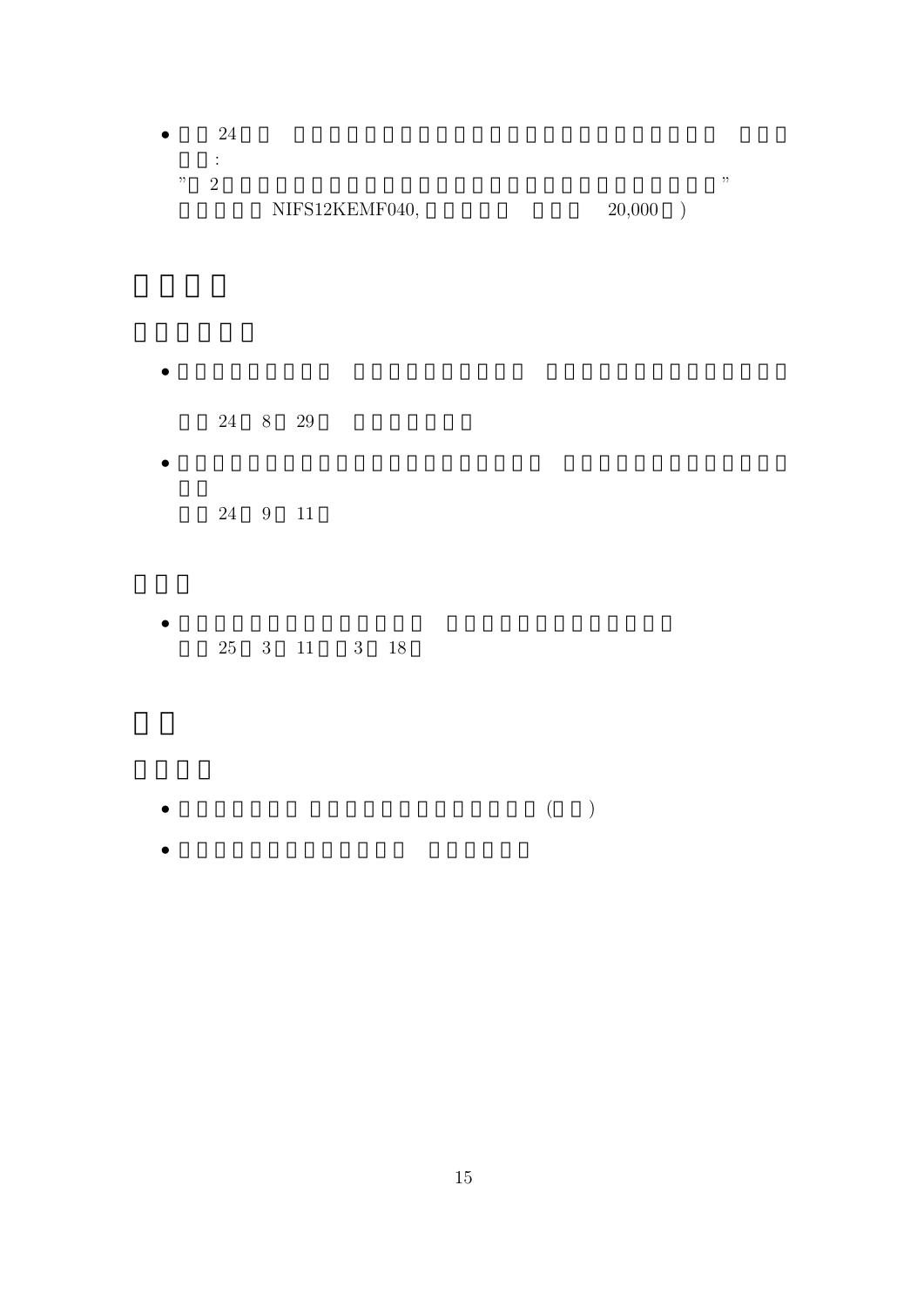(B4)  $(B4)$  (B4)  $(B4)$ 

 $20 \hspace{1.5cm} 2011$ 

Ziherl **Ziherl Aller** 

 $Schoen$  Gyroid Gyroid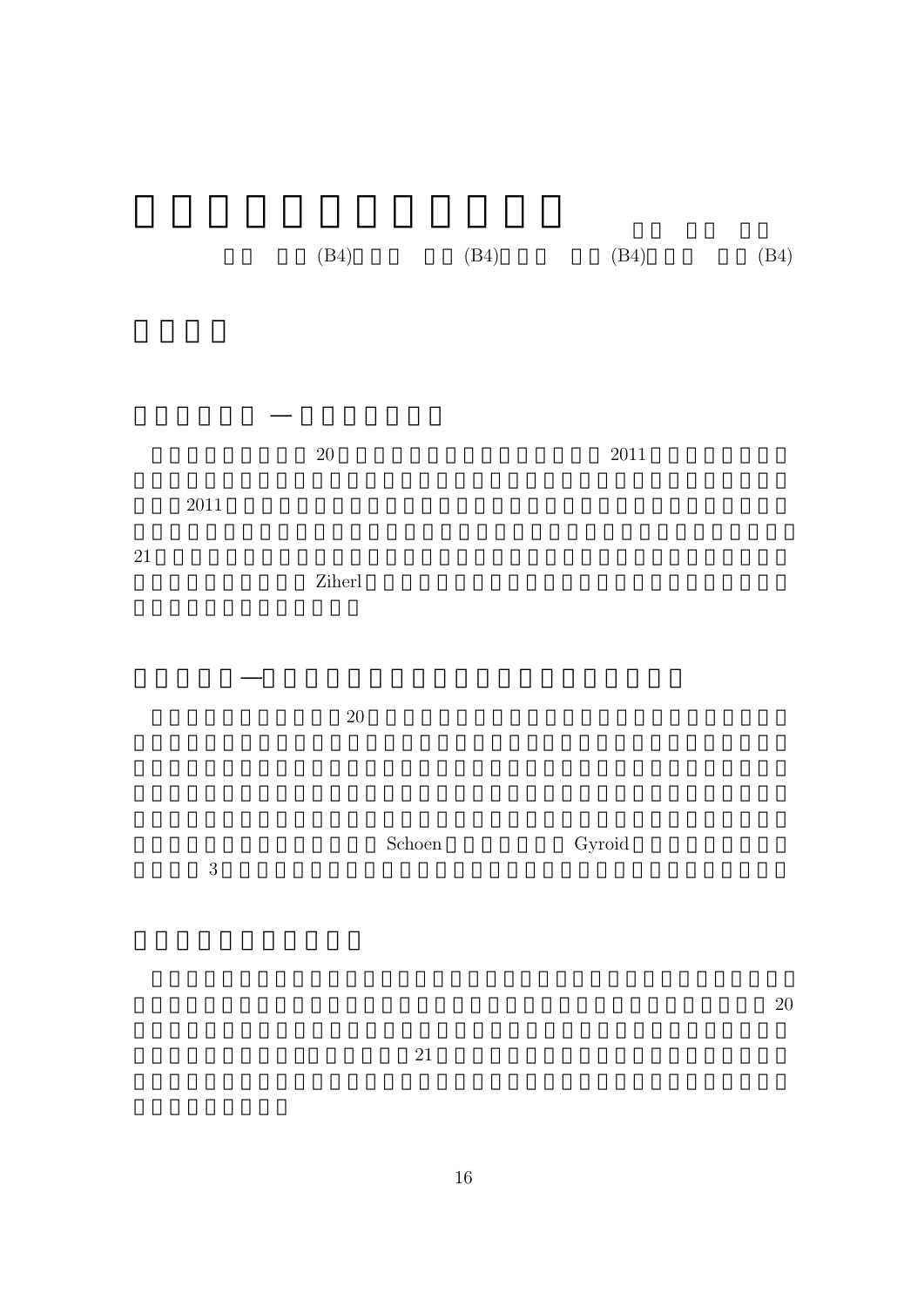- 1.  $"3"$  "  $$ 34 pp. 21-26 (2013).
- 1. "Quest for the Gyroid Labyrinth: Geometry and Topology in Soft Matter" Tomonari Dotera

JPSJ Online News and Comments [August 17, 2012].

| (13)         | 2013) |
|--------------|-------|
| pp. 105-126. |       |

- 1. Tomonari Dotera, Masakiyo Kimoto and J. Matsuzawa: "Hard Spheres on the Gyroid Surface" "MRS Fall Meeting  $2012$  (Boston)" [29 Nov 2012]
- 2. Tomonari Dotera, T. Oshiro and P. Ziherl: "Quasicrystals formed by hardcore/square-shoulder particles" "MRS Fall Meeting  $2012$  (Boston)" [27 Nov 2012].
- 3. Tomonari Dotera, T. Oshiro and P. Ziherl: "Quasicrystals formed by hardcore/square-shoulder particles" "Aperiodic 2012" Cairns Australia [4 Sept. 2012]
- 4. Tomonari Dotera,T. Oshiro and P. Ziherl: "QUASICRYSTALS FORMED BY HARD-CORE/SQUARE-SHOULDER PARTICLES" "Quasicrystal International Conference at Taipei Tech (30 years of the QC)" , Taiwan [8 May 2011]

1.  $\frac{1}{\sqrt{1-\frac{1}{n}}}\frac{a}{n}$  , we have the set of  $\frac{1}{n}$  $12, 7, 11$   $\ldots$ " (27 March 2013)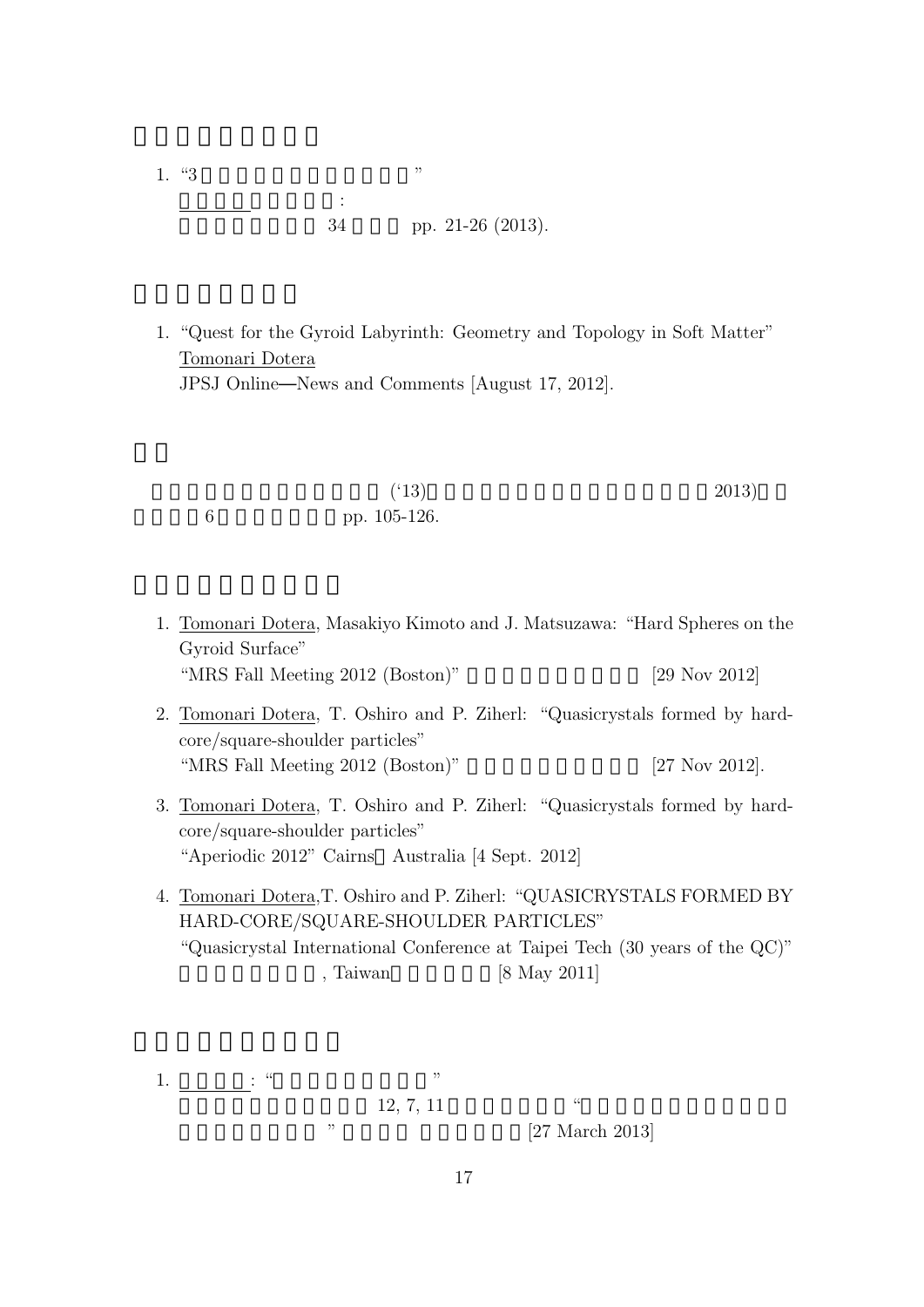| 3. | P. Ziherl: "<br>, ,                | $\overline{2}$ |
|----|------------------------------------|----------------|
|    | $[20 \text{ Dec } 2012]$           |                |
| 4. | $\cdot$ "<br>$\overline{2}$<br>, , |                |
|    | $[20 \text{ Dec } 2012]$           |                |
| 5. | $\cdot$ $\cdot$<br>$-2011$<br>, ,  |                |
|    | [ $26$ Sept. $2012$ ]              |                |
| 6. | P. Ziherl: "<br>, ,                | $\overline{2}$ |
|    | $[20$ Sept. $2012]$                |                |
| 7. | P. Ziherl: "<br>II                 |                |
|    | $[31$ May 2012]                    |                |

2. T. Dotera:"Quasicrystals formed by hard-core/square-shoulder particles"  $[25 \text{ Feb. } 2013]$ 

| $\bullet$ 2012 | $\bigcap$<br>◡ |           |
|----------------|----------------|-----------|
|                |                | 22540375, |
| 910,000        |                |           |

- 5000 **MRS** Material Research Society Quasicrystals formed by hard- core/square-shoulder particles Nature Chemistry blog THE SCEPTICAL CHYMIST; Fall MRS 2012: Quasicrystals go mainstream [30 Nov. 2012].
- Quasicrystals in Soft Matter Tomonari Dotera, Israel Journal of Chemistry,  $51, 1197-1205$   $(2011)$ 2012 **Example 2012** Wiley Hottest articles [Feb. 2013].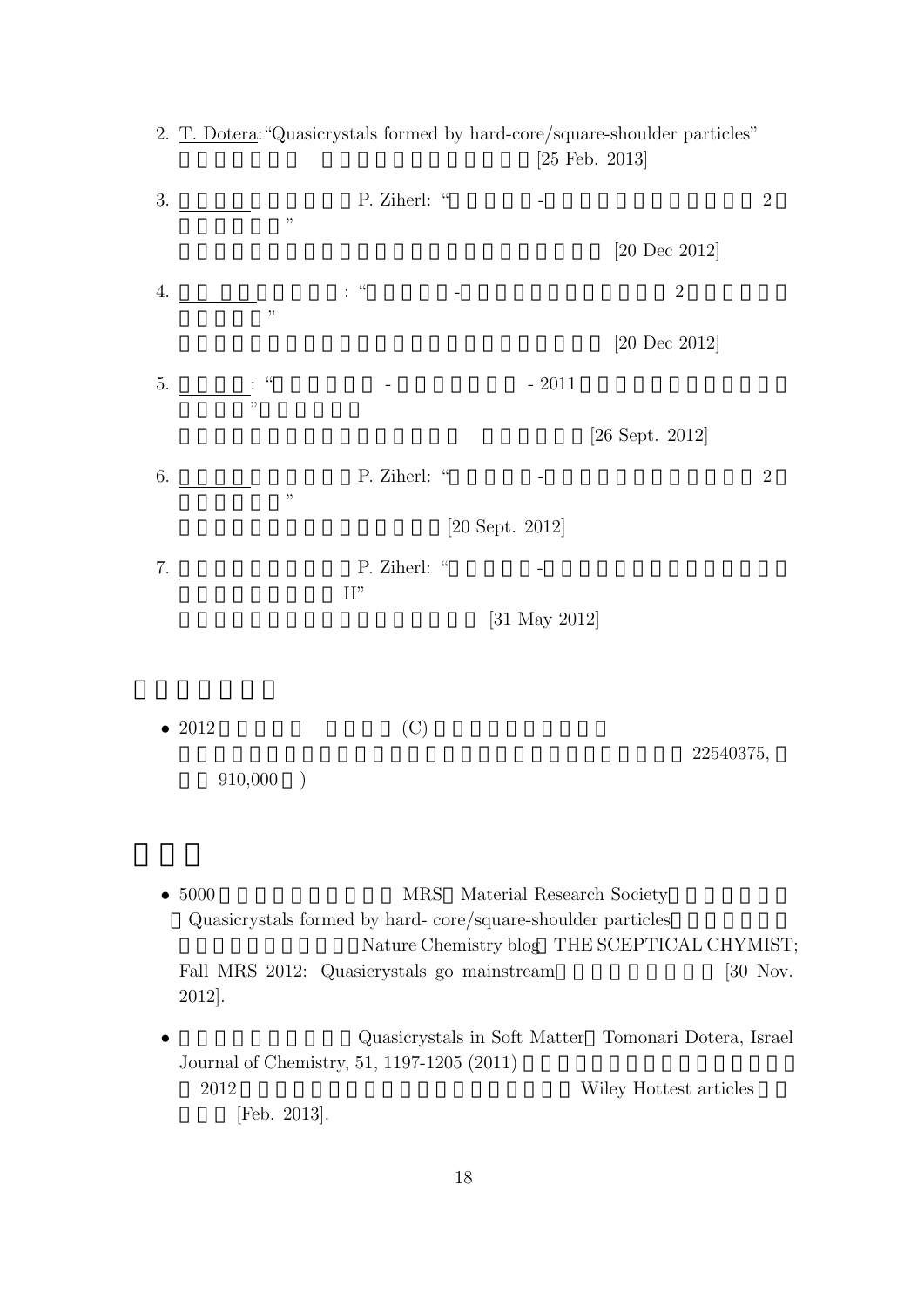| 1. |                |      | '07 |
|----|----------------|------|-----|
|    | $\overline{5}$ | 12ch | BS  |
|    |                |      |     |
|    |                |      |     |
|    |                |      |     |

- 1.  $\frac{42011}{2011}$  $\alpha$
- 7 10
- *•* 専任教員資格選考委員(通期)
- 
- *•* 自己点検・評価委員(前期)
- *•* 就職対策委員(後期)
- *•* 大学院広報委員長(後期)
- *•* 大学院運営委員(後期)
- *•* 12th International Conference on Quasicrystals (ICQ12), Program Committee.
- 17 **17 17 19-21** Dec 2012].
- *•* 堂寺知成: "研究力によるランキング"  $[2012 \t 6]$ 30 ]. • <u>Example 1 in the set of the set of the set of the set of the set of the set of the set of the set of the set of the set of the set of the set of the set of the set of the set of the set of the set of the set of the set </u>  $[2013 \quad 3 \quad 30 \quad ].$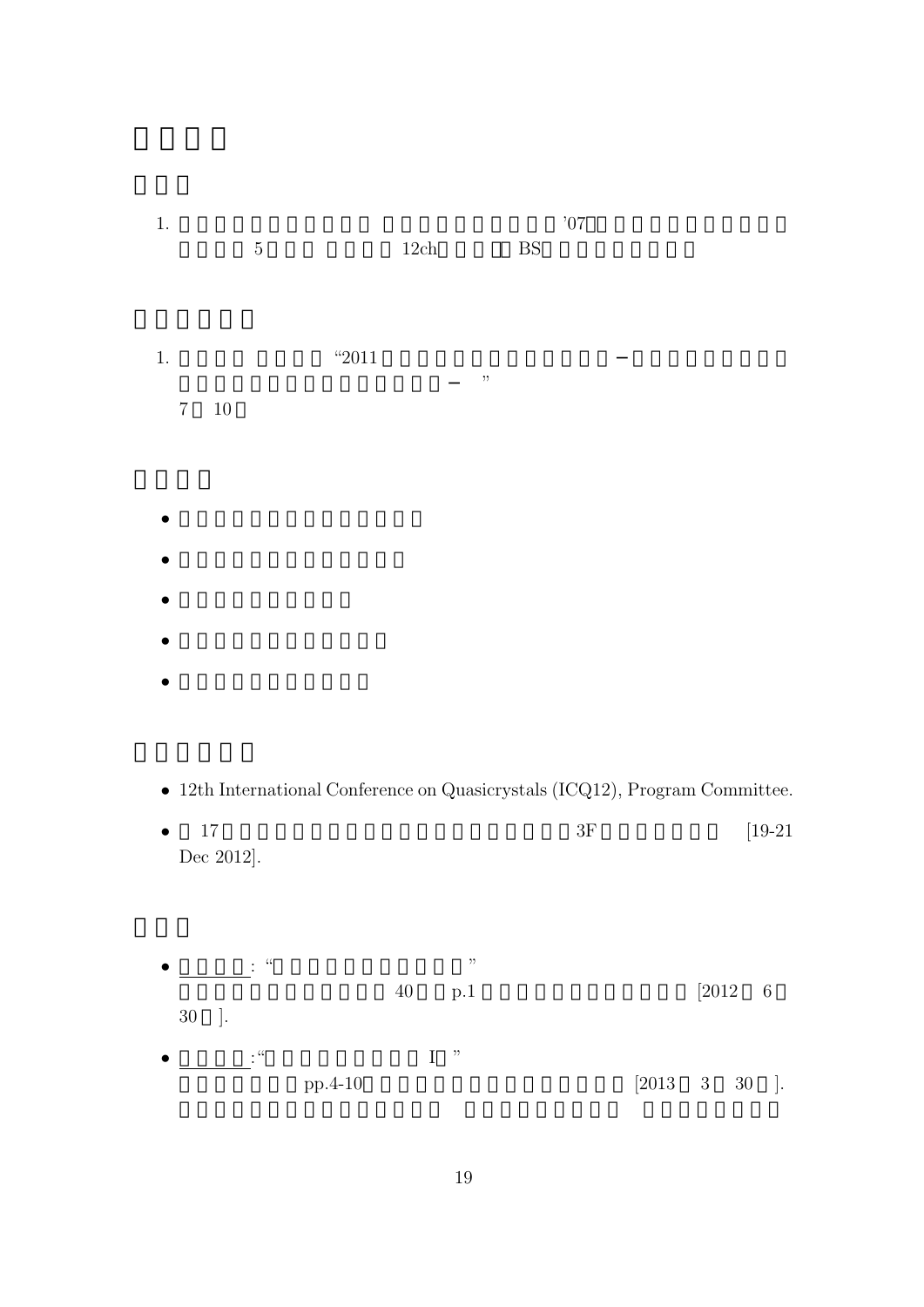| (M2) | (M2) |
|------|------|
|      | (M2) |
| (B4) | (B4) |
| (B4) | (B4) |
|      | (B4) |



1. "Phase structure and vortex configurations of superconductors coexisting with ferromagnetism", Hidetoshi Ozawa, Akihiro Shimizu, Ikuo Ichinose, and Tetsuo Matsui,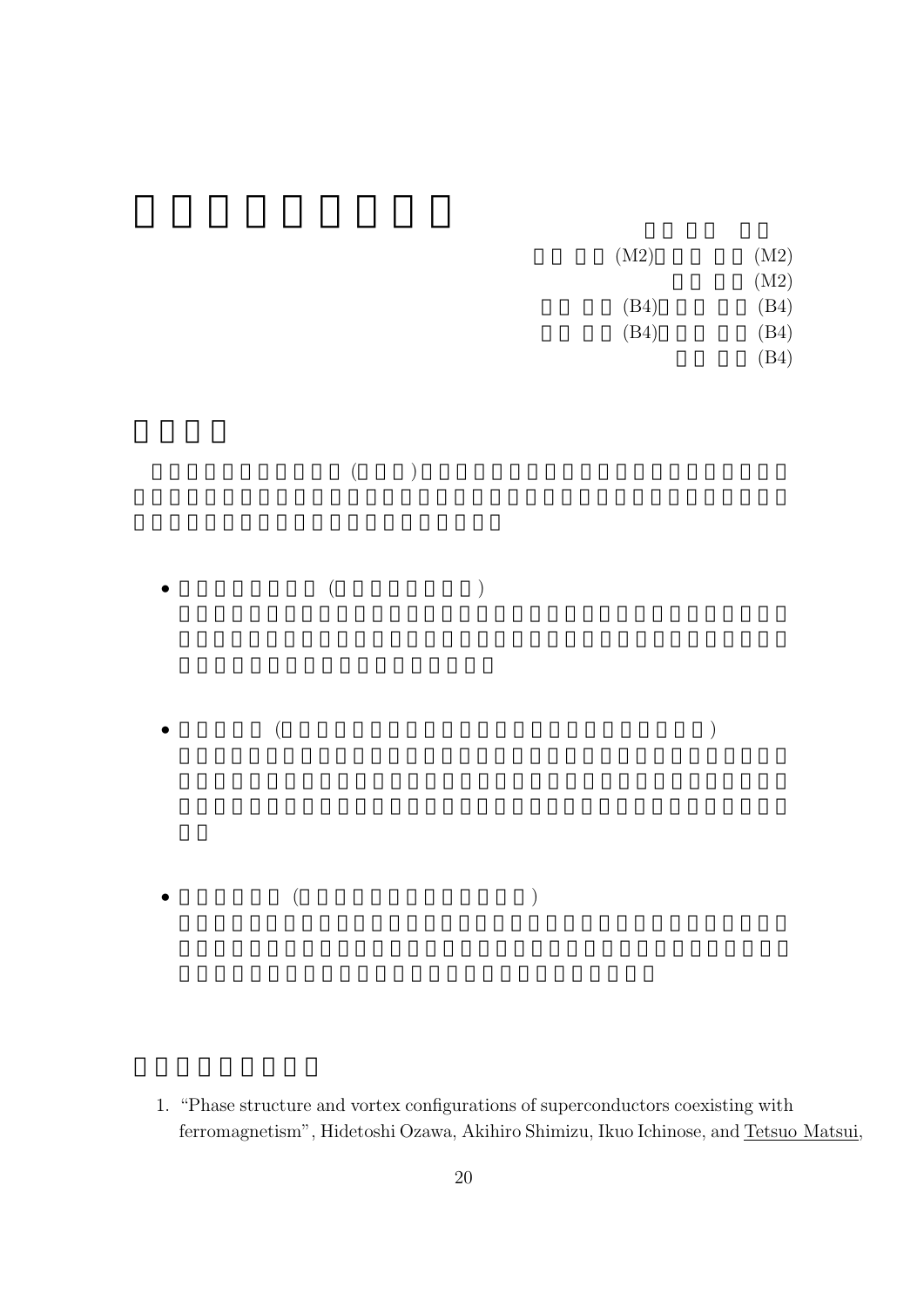J. Phys.: Conf. Ser. 400 (2012) 022095

- 2. "Dynamical properties of bosons in an optical lattice with a synthetic magnetic field", Kenichi Kasamatsu, Akira Kato, Yuki Nakano, and Tetsuo Matsui, J. Phys.: Conf. Ser. 400 (2012) 012026
- 3. "The t-J model of hard-core bosons in slave-particle representation and its Monte-Carlo simulations", Yuki Nakano, Takumi Ishima, Naohiro Kobayashi, Kazuhiko Sakakibara, Ikuo Ichinose, and Tetsuo Matsui, J. Phys.: Conf. Ser. 400 (2012) 032064
- 4. "Z(2) Gauge Neural Network and its Phase Structure", Yusuke Takafuji, Yuki Nakano, and Tetsuo Matsui, Physica A 391 (2012) 5258-5304.
- 5. "Lattice Ginzburg-Landau model of a ferromagnetic p-wave pairing phase in superconducting materials and an inhomogeneous coexisting state", Akihiro Shimizu, Hidetoshi Ozawa, Ikuo Ichinose, and Tetsuo Matsui, Physical Review B 85 (2012) 144524 (1-9).
- *•* 学位論文:  $Z(2)$  $SU(2)$ -「反響項を含むニューラルネットにおける非対称結合強度変数の役割」 *•* 卒業論文:  $SU(2)+CP1$  $-$  SU(2)  $Z(2)$  $Z(2)$ -「マルチカノニカル法によるヒステリシス対策」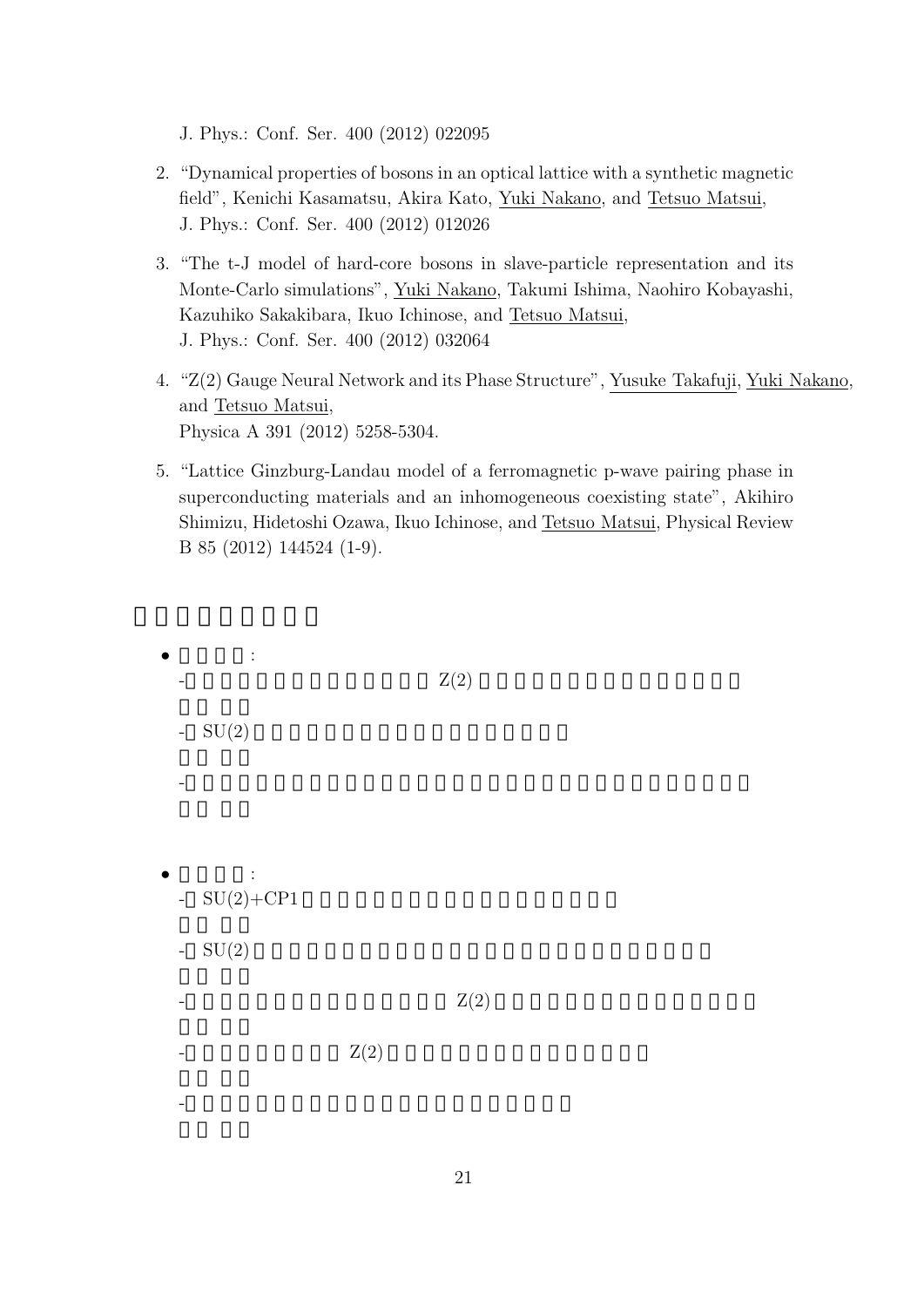

 $\lambda$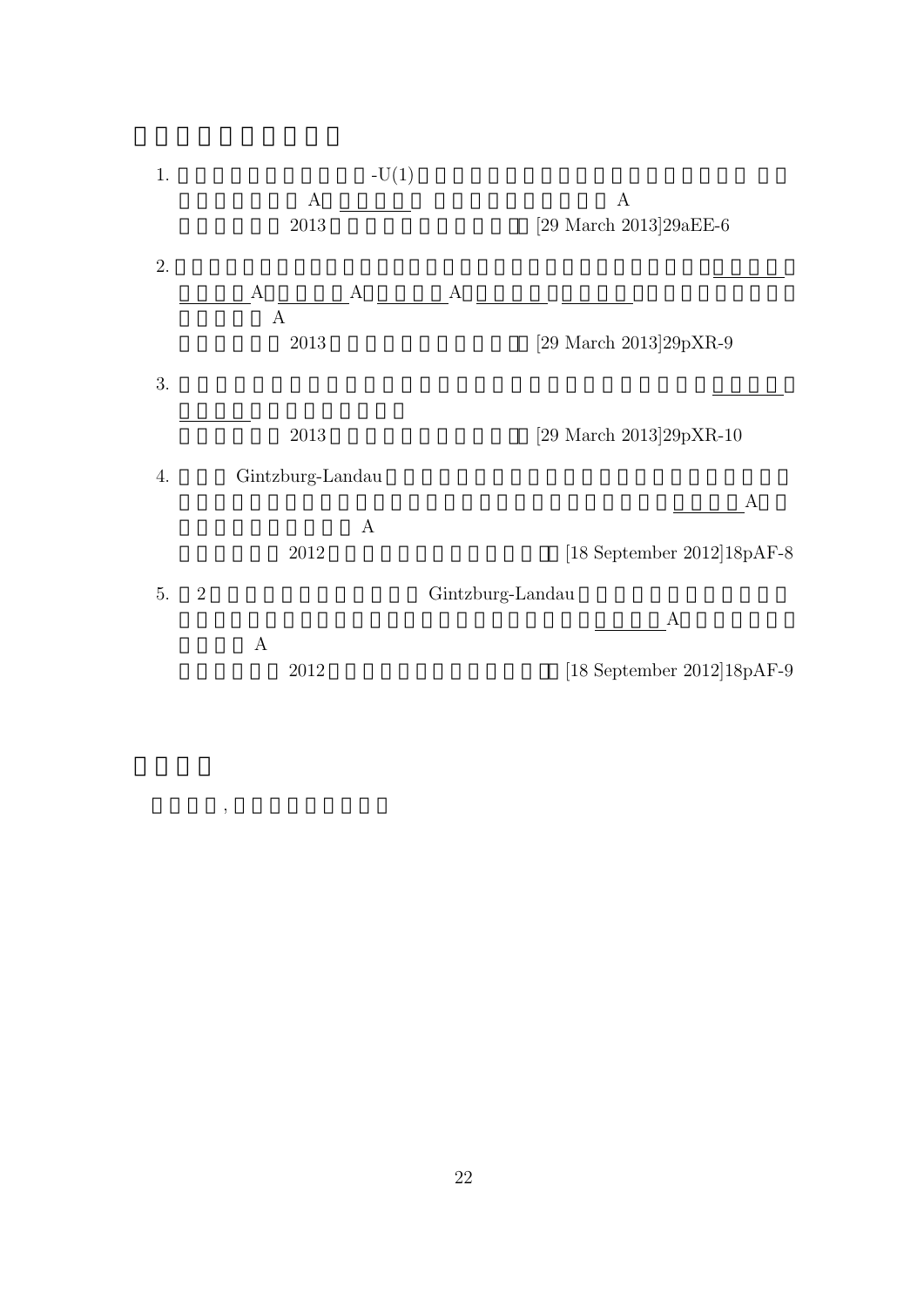(D3) Chiara Bagnasco(D3) Utkan Güngördü $(D2)$  (M1)  $(B4)$   $(B4)$  $(B4)$ 

|                   |             | Lie               |                 |
|-------------------|-------------|-------------------|-----------------|
| ${}^4\mathrm{He}$ | ${}^{3}$ He |                   |                 |
|                   |             | ${}^{3}$ He<br>30 | order parameter |
|                   |             |                   | ${}^{3}$ He     |

*•* 量子計算,量子情報,量子制御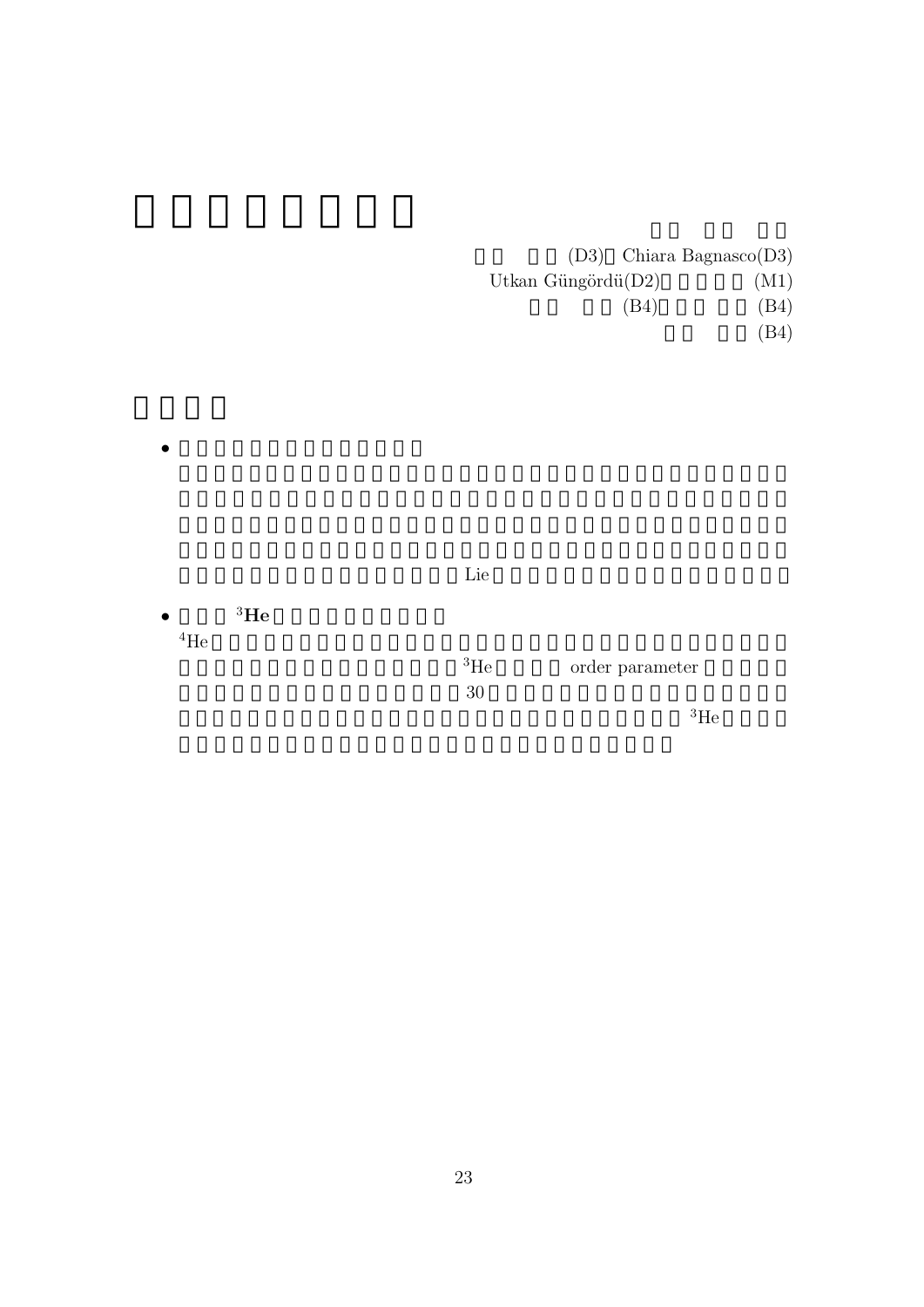- 1. "Minimal and robust composite two-qubit gates with Ising-type interaction" Tsubasa Ichikawa, Utkan Güngördü, Masamitsu Bando, Yasushi Kondo and Mikio Nakahara Physical Review A  $87, 022323$  1–6  $(2013)(2)$
- 2. "Concatenated Composite Pulses Compensating Simultaneous Systematic Errors" Masamitsu Bando, Tsubasa Ichikawa, Yasushi Kondo and Mikio Nakahara
	- Journal of Physical Society of Japan **82**,  $014004$   $1-7$   $(2013)(1)$
- 3. "Dynamical invariants for quantum control of four-level systems" Utkan Güngördü, Yidun Wan, Mohammad Ali Fasihi and Mikio Nakahara Physical Review A  $86, 062312$  1–9  $(2012)(12)$
- 4. "Geometric Aspects of Composite Pulses" Tsubasa Ichikawa, Masamitsu Bando, Yasushi Kondo and Mikio Nakahara Philosophical Transactions of the Royal Society A, **370**, 4671–4689 (2012)(10 ー (Invited paper in the Special Issue "Quantum information processing in NMR:

theory and experiment").

- 5. "Half-Quantum Vortices in Thin Film of Superfluid <sup>3</sup>He" Kenji Kondo, Tetsuo Ohmi, Mikio Nakahara, Takuto Kawakami, Yasumasa Tsutsumi and Kazushige Machida Journal of Physical Society of Japan, **81**, 104603 1–5 (2012)(10)
- 1. Kinki University Series on Quantum Computing: Volume 8 "Lectures on Quantum Computing, Thermodynamics and Statistical Physics" Mikio Nakahara and Shu Tanaka (eds.) World Scientific (2012 12
- 2. Kinki University Series on Quantum Computing: Volume 7 "Interface Between Quantum Information and Statistical Physics" Mikio Nakahara and Shu Tanaka (eds.) World Scientific (2012 12)
- 3. Kinki University Series on Quantum Computing: Volume 6 "Quantum Information and Quantum Computing"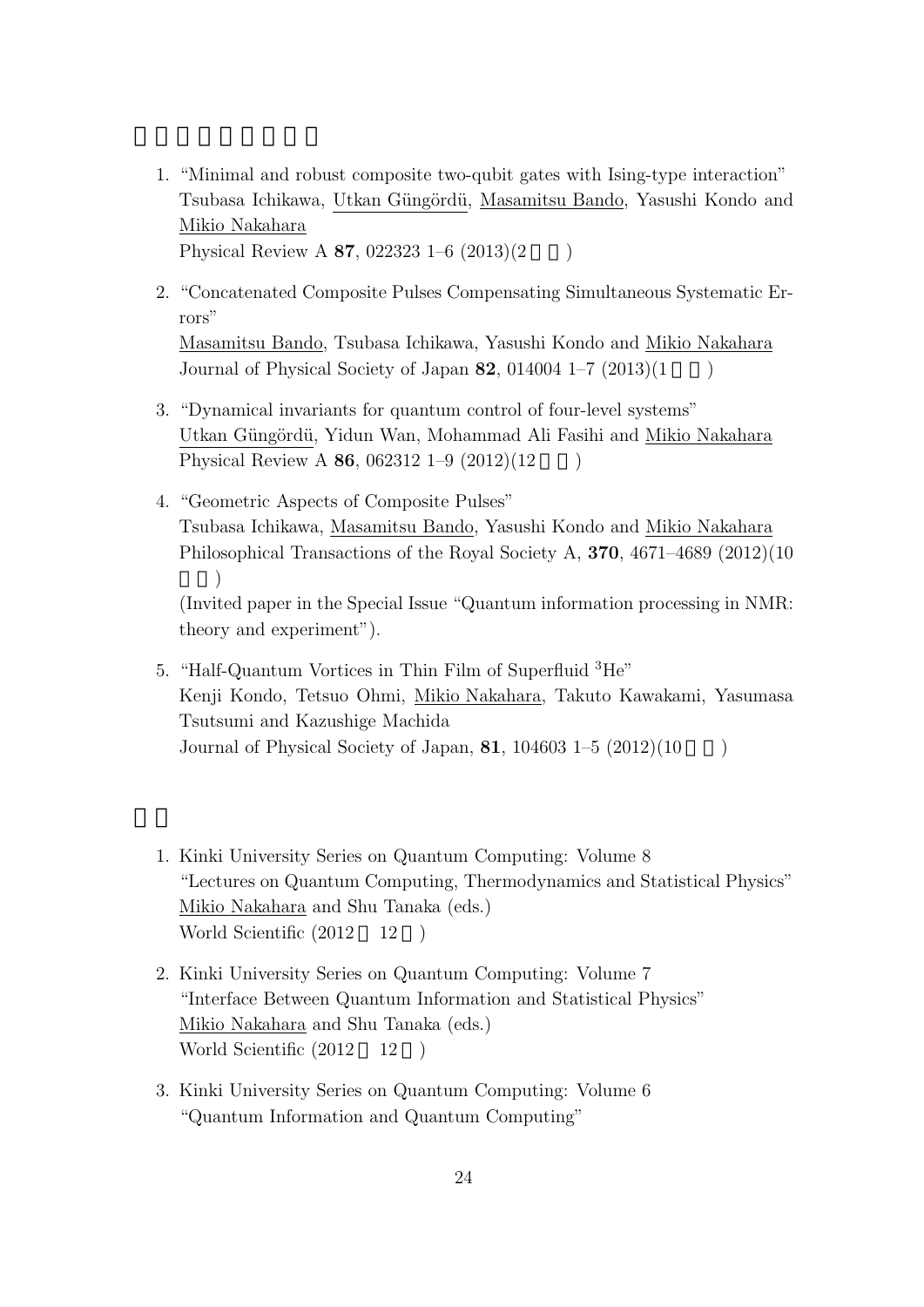Mikio Nakahara and Yoshitaka Sasaki (eds.) World Scientific (2012 12)

- 4. Kinki University Series on Quantum Computing: Volume 5 "Diversities in Quantum Computation and Quantum Information" Mikio Nakahara, Yidun Wan and Yoshitaka Sasaki (eds.) World Scientific (2012 12)
- 5. Kinki University Series on Quantum Computing: Volume 4 "Frontiers in Quantum Information Research" Mikio Nakahara and Shu Tanaka (eds.) World Scientific (2012 8 )
- 1. Mikio Nakahara, Yasushi Kondo and Chiara Bagnasco "Quantum Error Correction with Mixed State Ancilla Qubits" American Physical Society, March Meeting, Baltimore, Maryland, USA [20 March, 2013]
- 2. Mikio Nakahara, Masamitsu Bando, Tsubasa Ichikawa and Yasushi Kondo "Concatenated Composite Pulses" 4th Workshop on Quantum Information Science The Hong Kong Polytechnic University, Hung Hom, Hong Kong [28 December, 2012]
- 3. Utkan Güngördü, Yidun Wan, Mohammad Ali Fasihi and Mikio Nakahara "Geometric Quantum Gates Based on Dynamical Invariants" 4th Workshop on Quantum Information Science The Hong Kong Polytechnic University, Hung Hom, Hong Kong [29 December, 2012]
- 4. Mikio Nakahara and Utkan Güngördü "Mathematical Fun with NMR" Summer Research Workshop on Quantum Information Science Taiyuan University of Technology, Taiyuan, Shanxi, China [20 July, 2012]

1.  $\blacksquare$ 

"NMR"  $\blacksquare$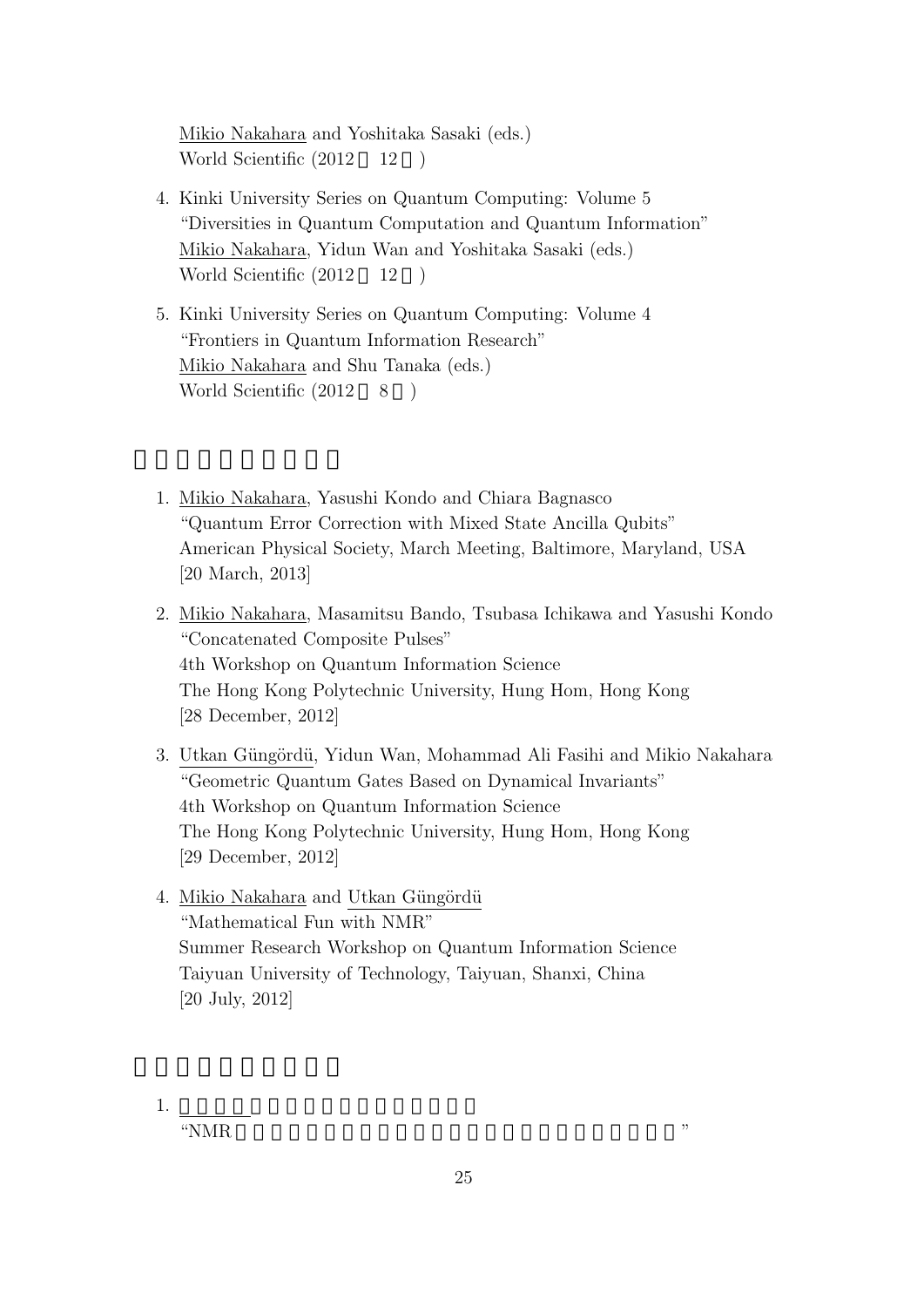2013  $[28 \text{ March}, 2013]$  $2.$  $\therefore$   $3He$   $\therefore$ 2012  $[20$  September, 2012  $]$  $3.$  $\alpha$  and  $\beta$  and  $\beta$  and  $\beta$  and  $\beta$  and  $\beta$  and  $\beta$  and  $\beta$  and  $\beta$  and  $\beta$  and  $\beta$  and  $\beta$  and  $\beta$  and  $\beta$  and  $\beta$  and  $\beta$  and  $\beta$  and  $\beta$  and  $\beta$  and  $\beta$  and  $\beta$  and  $\beta$  and  $\beta$  and  $\beta$  and  $\beta$  2012  $[18$  September, 2012  $]$ 4. Chiara Bagnasco Yasushi Kondo Mikio Nakahara "Selective entanglement operation using a weak pulse" 2012  $[18$  September, 2012 ] • 2012 (C) 23540470 1,300,000 •  $2012$  (B) 計算の哲学―様々な展開に向けて―(研究課題番号:24320008,配分額390,000 •<br>• <u>The Sandar Sandar Sandar Sandar Sandar Sandar Sandar Sandar Sandar Sandar Sandar Sandar Sandar Sandar Sandar</u> 平成 24 6 16 •<br>• <sub>199</sub> / <sub>199</sub> / 199 / 199 / 199 / 199 / 199 / 199 / 199 / 199 / 199 / 199 / 199 / 199 / 199 / 199 / 199 / 199 / 平成 25 8 26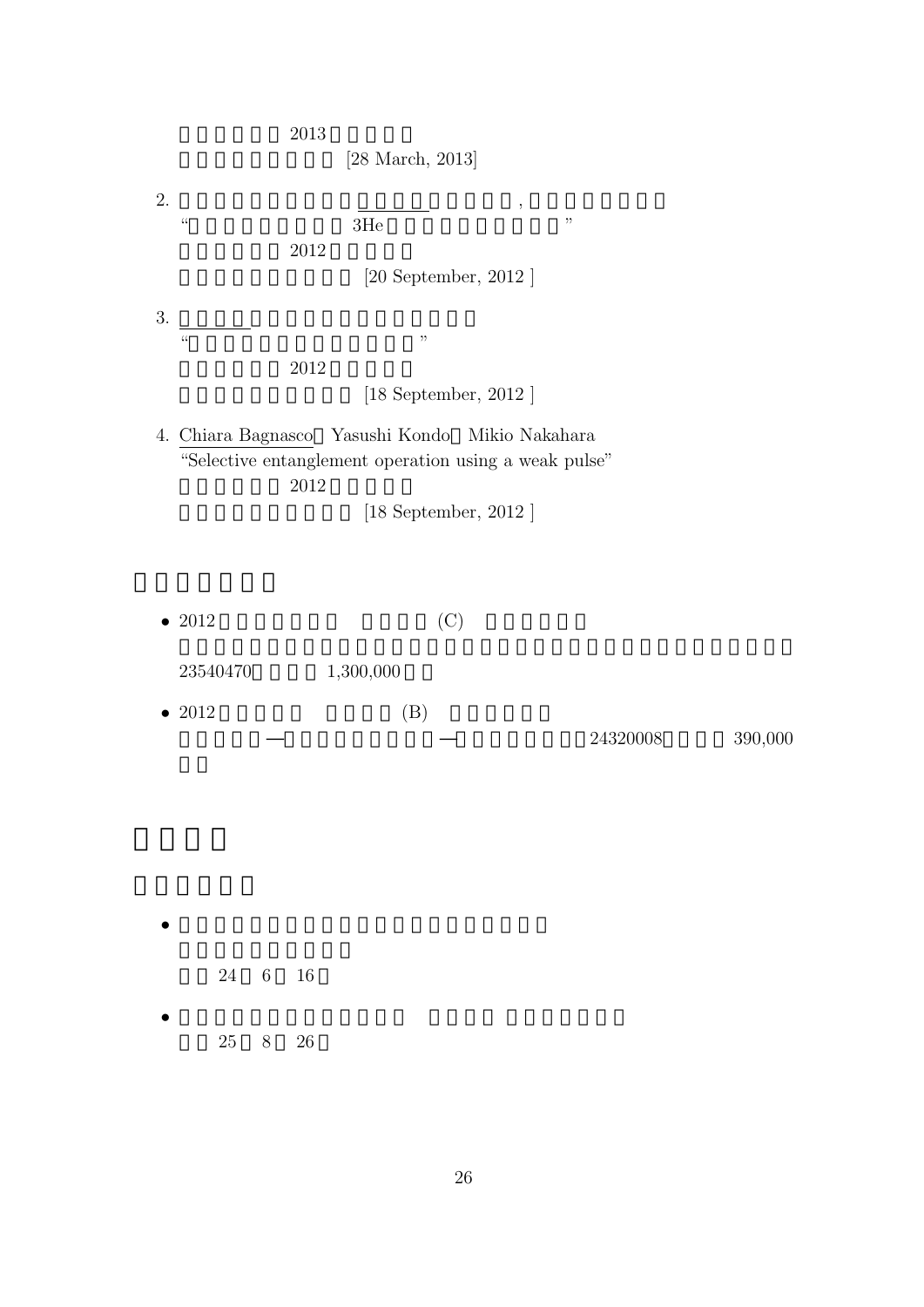- *•* 大学院理学専攻長
- *•* 大学院広報委員長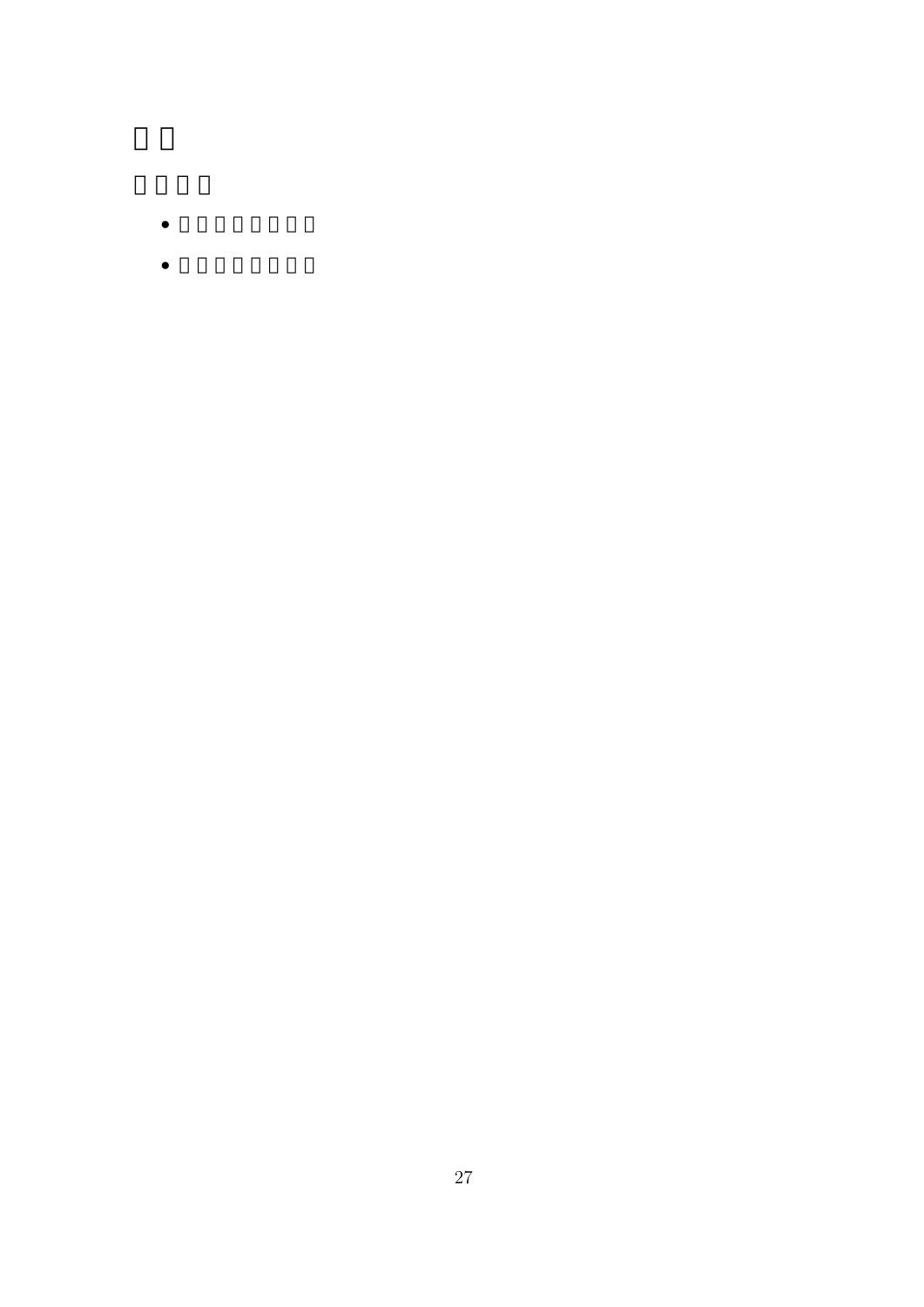| (B4) | (B4) |
|------|------|
| (B4) | (B4) |

 $2000$  $NMR$ *•* 核磁気共鳴(**NMR**)装置の開発と応用  $NMR$ MRI Magnetic Resonance Imaging  $50 \mu$ T  $2 \text{ kHz}$  $NMR$  FID  $NMR$  and  $10$  T  $400$  MHz NMR  $5 \text{ mT}$  and  $200 \text{ kHz}$  $NMR$ NMR <sub>20</sub> • **A** NMR  $0 \quad 1 \quad 2$  $|0\rangle$  **|1** $\rangle$ 

NMR  $\mathbb{N}$  ${\rm Deutsch\text{-}Jozsa}$ 

 $2008$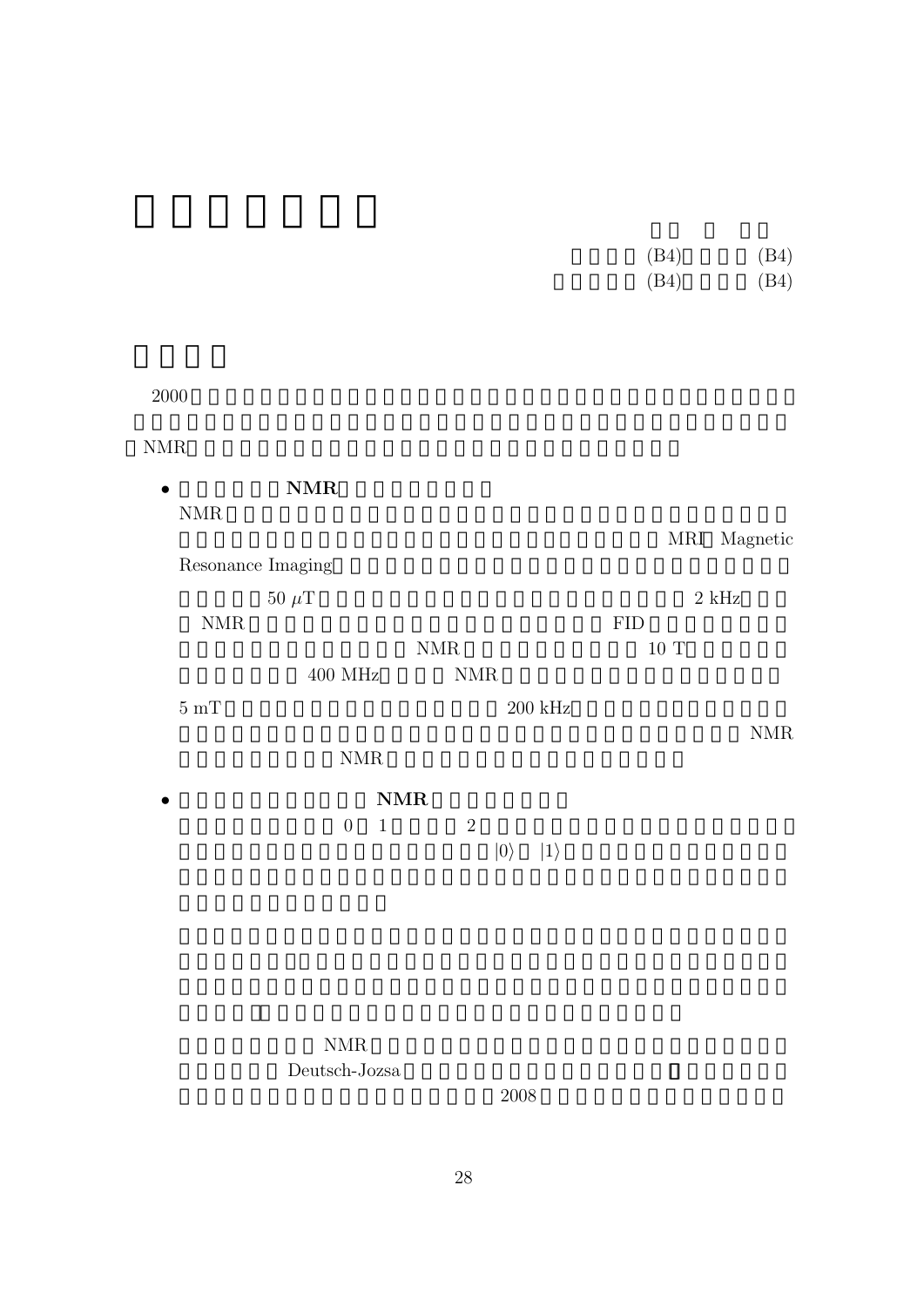$NMR$ 

*•* 学生実験装置の開発

 $31$ 

 $3$ 

 $NMR$ 

- 1. *Minimal and robust composite two-qubit gates with Ising-type interaction* Tsubasa Ichikawa, Utkan Güngördü, Masamitsu Bando, Yasushi Kondo, and Mikio Nakahara Phys. Rev. A **87** (2013) 022323-1*∼*6.
- 2. *Concatenated Composite Pulses Compensating Simultaneous Systematic Errors*

Masamitsu Bando, Tsubasa Ichikawa, Yasushi Kondo, and Mikio Nakahara J. Phys. Soc. Jpn. **82** (2013) 014004-1*∼*7.

3. *Geometric aspects of composite pulses* Tsubasa Ichikawa, Masamitsu Bando, Yasushi Kondo, and Mikio Nakahara Phil. Trans. R. Soc. A **370** (2012) 4671*∼*4689.

 $1.$ 

木口 勝義、近藤 康

25, 49-56, 2013-02.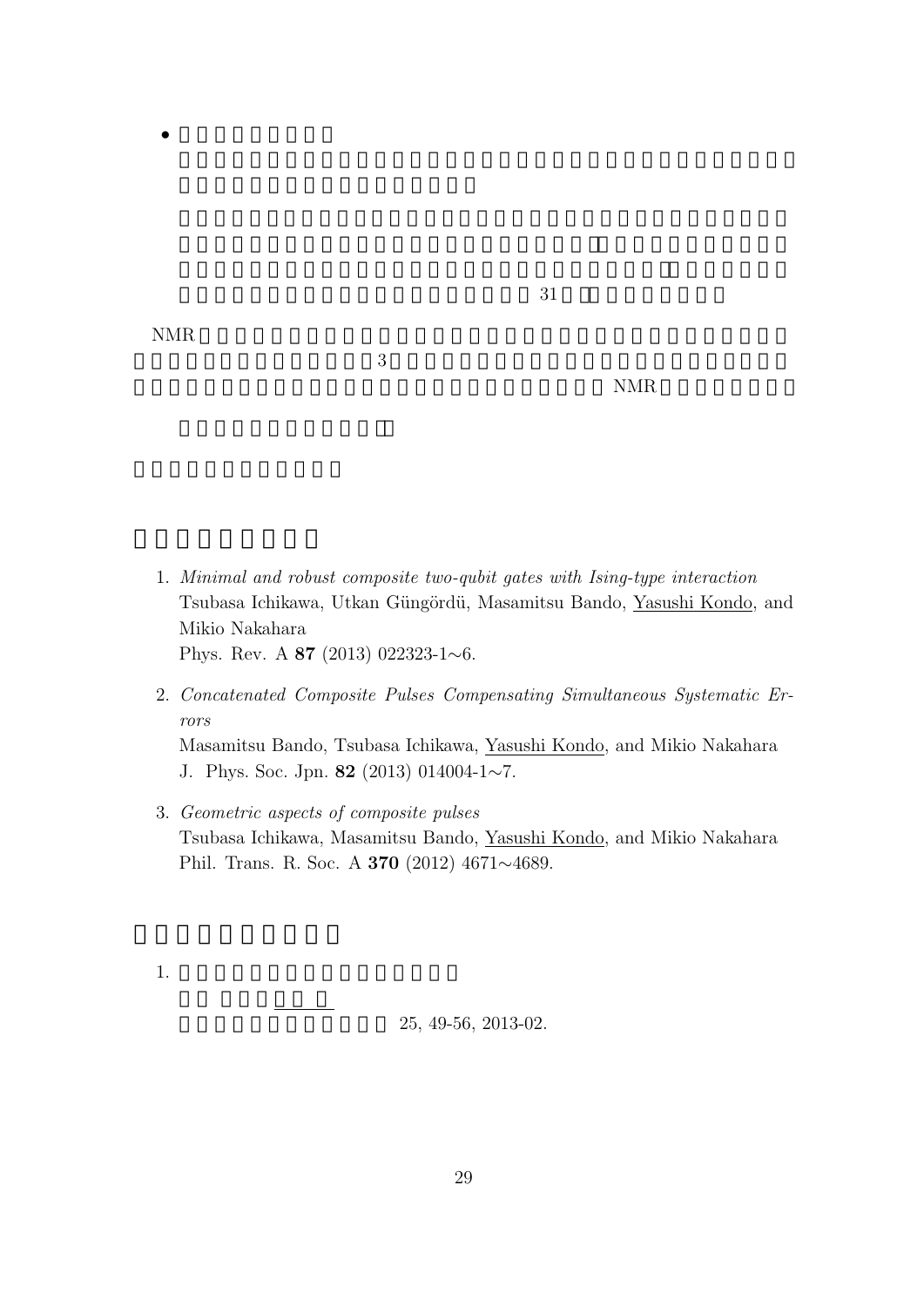*•* 卒業論文:  $3 \overline{\phantom{a}}$  $3$ NMR NMR

1. *Concatenated Composite Pulses Compensating Simultaneous Systematic Errors* Masamitsu Bando, Tsubasa Ichikawa, Yasushi Kondo and Mikio Nakahara

NEW DIRECTIONS IN THE QUANTUM CONTROL LANDSCAPE at Kavli Institute for Theoretical Physics [25 Feb. - 1 Mar. 2013]

 $1.$ 

Quantum Error Correction with Uniformly Mixed Ancillae

坂東 将光、市川 翼、近藤 康、中原 幹夫

量子情報技術研究会資料 27, 99-101, 2012-11-27.

2. 28pEG-8 NMR

 $68(1-2), 236, 2013-03-26.$ 

3. 18aAK-2

 $67(2-2), 123, 2012-08-24.$ 

4. 28a-PA1-1 NMR

60 回応用物理学会春季学術講演会(神奈川工科大学)2013 3 27-30

• <sub>•</sub>  $\lambda$ <sub>2</sub>  $\lambda$ <sub>2</sub>  $\lambda$ <sub>2</sub>  $\lambda$ <sub>2</sub>  $\lambda$ <sub>2</sub>  $\lambda$ <sub>2</sub>  $\lambda$ <sub>2</sub>  $\lambda$ <sub>2</sub>  $\lambda$ <sub>2</sub>  $\lambda$ <sub>2</sub>  $\lambda$ <sub>2</sub>  $\lambda$ <sub>2</sub>  $\lambda$ <sub>2</sub>  $\lambda$ <sub>2</sub>  $\lambda$ <sub>2</sub>  $\lambda$ <sub>2</sub>  $\lambda$ <sub>2</sub>  $\lambda$ <sub>2</sub>  $\lambda$ <sub>2</sub>  $\lambda$ <sub>2</sub>  $\lambda$ <sub>2</sub>  $\lambda$ <sub>2</sub>  $\lambda$ <sub>2</sub>  $\lambda$ <sub>2</sub>  $\lambda$ <sub>2</sub>  $\lambda$ <sub>2</sub>  $\lambda$ <sub>2</sub>  $\mathcal{O}$  ,  $\mathcal{O}$  , and  $\mathcal{O}$  is the mass of the mass of the mass of the mass of the mass of the mass of the mass of the mass of the mass of the mass of the mass of the mass of the mass of the mass of the mass of the

平成 24 7 17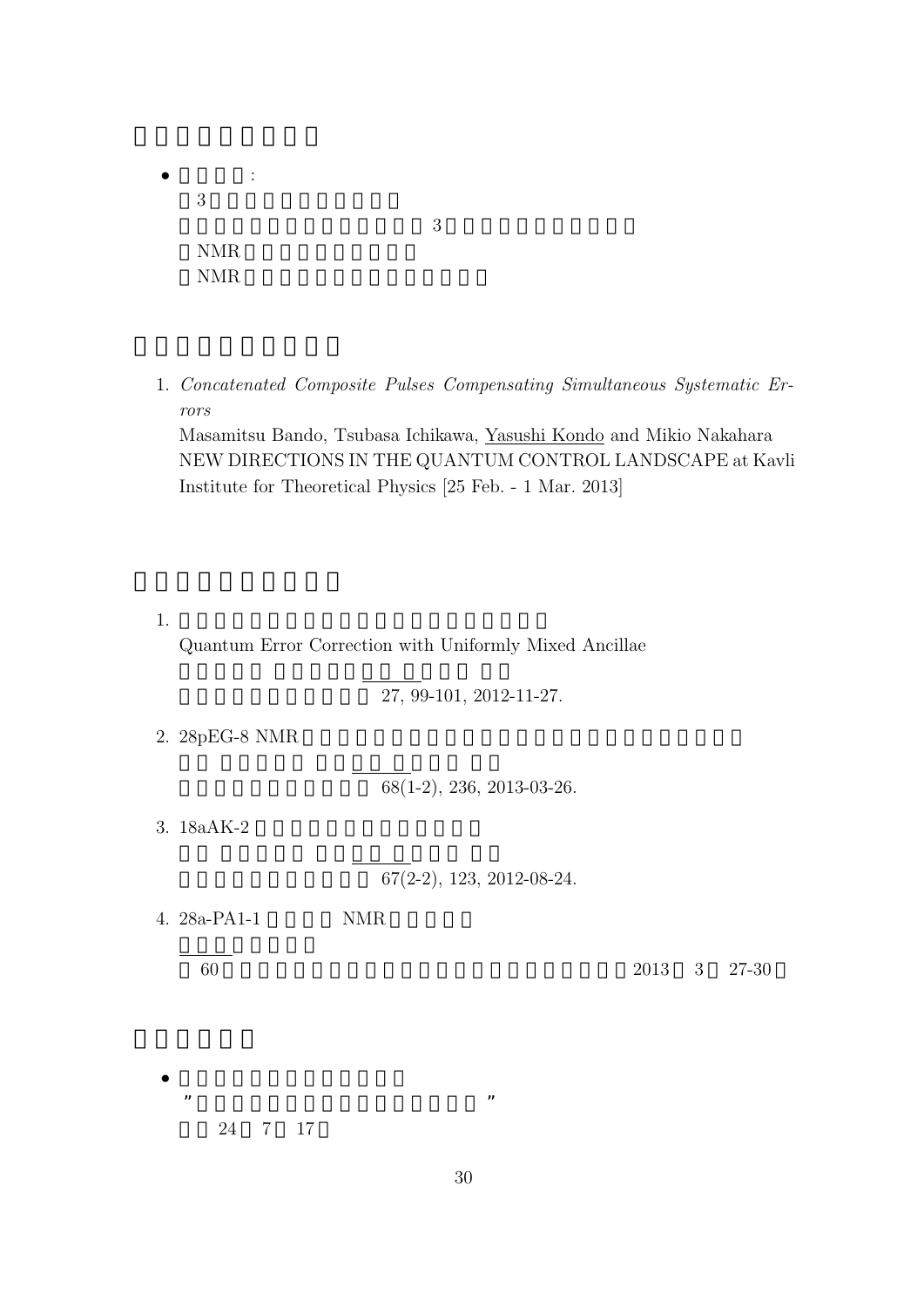- *•* オープンキャンパス委員
- *•* 物理教育改善小委員会委員
- *•* 教育改善小委員会委員
- *•* 人事委員会委員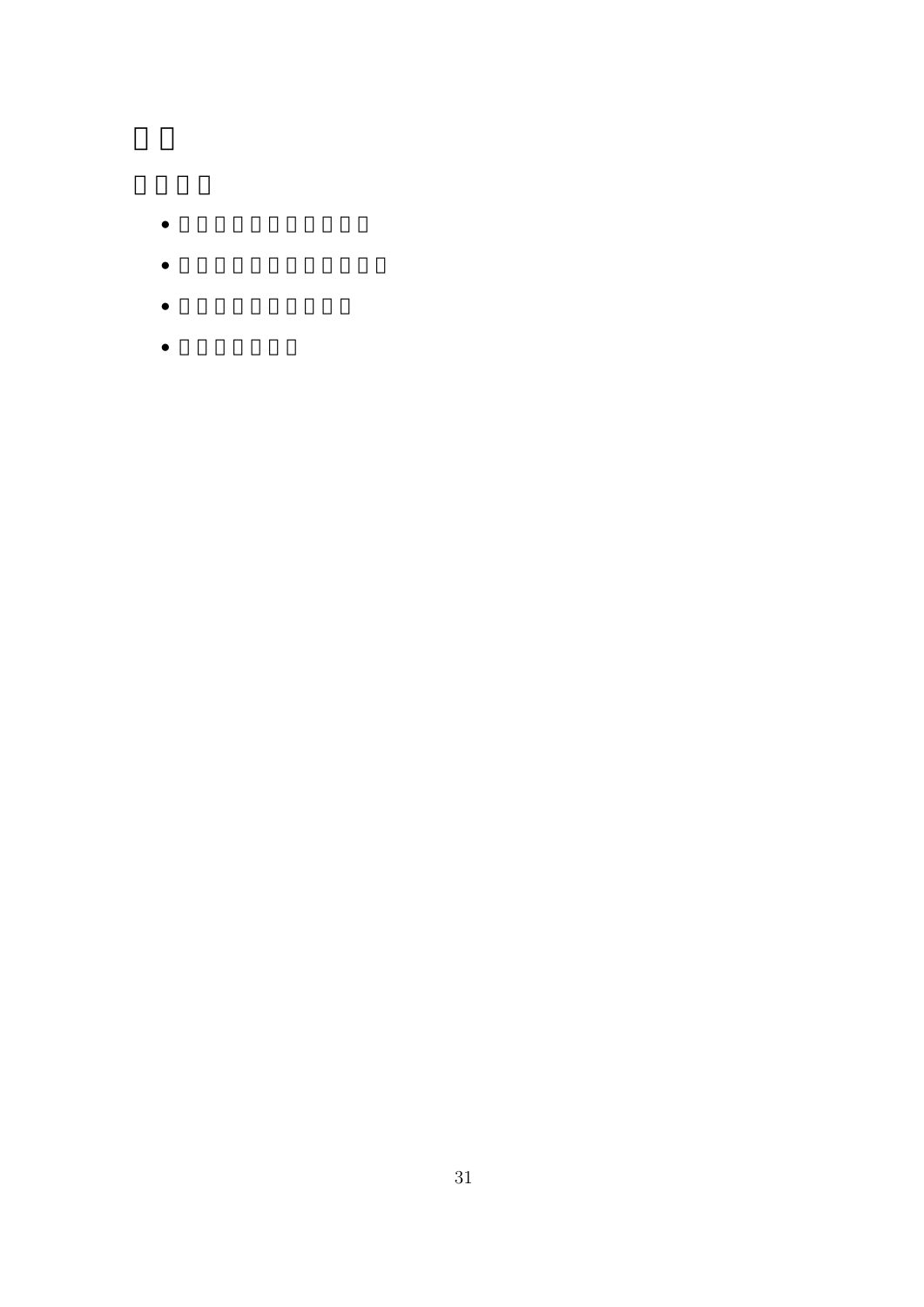| (B4) | (B4) |
|------|------|
| (B4) | (B4) |
|      | (B4) |







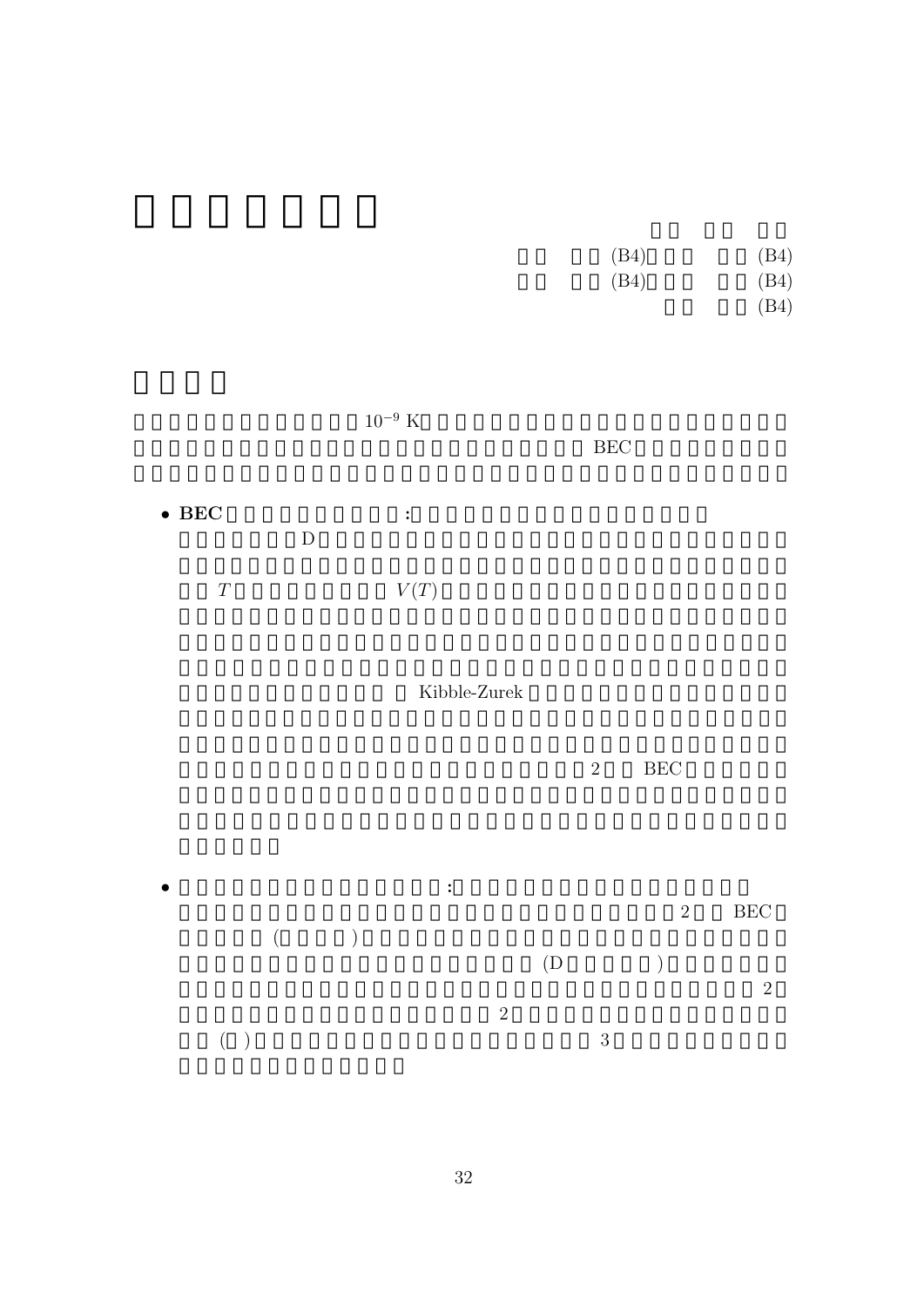- 1. "Tachyon Condensation Due to Domain-Wall Annihilation in Bose-Einstein Condensates" Hiromitsu Takeuchi, Kenichi Kasamatsu, Makoto Tsubota, and Muneto Nitta Physical Review Letters **109**, 245301 (1-5) (2012) (12 ).
- 2. "Dynamical properties of bosons in an optical lattice with a synthetic magnetic field"

Kenichi Kasamatsu, Akira Kato, Yuki Nakano, and Teteuo Matsui Journal of Physics: Conference Series **400**, 012026 (1-4) (2012) (12 ).

- 3. "Creating vortons and three-dimensional skyrmions from domain wall annihilation with stretched vortices in Bose-Einstein condensates" Muneto Nitta, Kenichi Kasamatsu, Makoto Tsubota, and Hiromitsu Takeuchi Physical Review A **85**, 053639 (1-11) (2012) (5).
- 1. "Bosons in an optical lattice with a synthetic magnetic field " Kenichi Kasamatsu Kinki University series on quantum computing vol.7, Interface between Quan-

tum Information and Statistical Physics 3-35 (2012) (9 ).

2. "Implementation of a selective two-qubit gate operation in a neutral atom quantum computer " Elham Hosseini Lapasar, Kenichi Kasamatsu, Yasushi Kondo, Mikio Nakahara, and Tetsuo Ohmi Kinki University series on quantum computing vol.6, Quantum Information

and Quantum Computing, 43-49 (2012) (9 ).

- **•** The contract of the contract of the contract of the contract of the contract of the contract of the contract of the contract of the contract of the contract of the contract of the contract of the contract of the cont
- **•** The contract  $\mathbf{R}$
- *•* 「光格子中の BEC のサイト間の相互作用を考慮した密度波の周期構造の安定
- 
- **•** The  $\mathbf{P} = \mathbf{P} \cdot \mathbf{P}$
- •<br>• The first and the first and the first and the first and the first and the first and the first and the first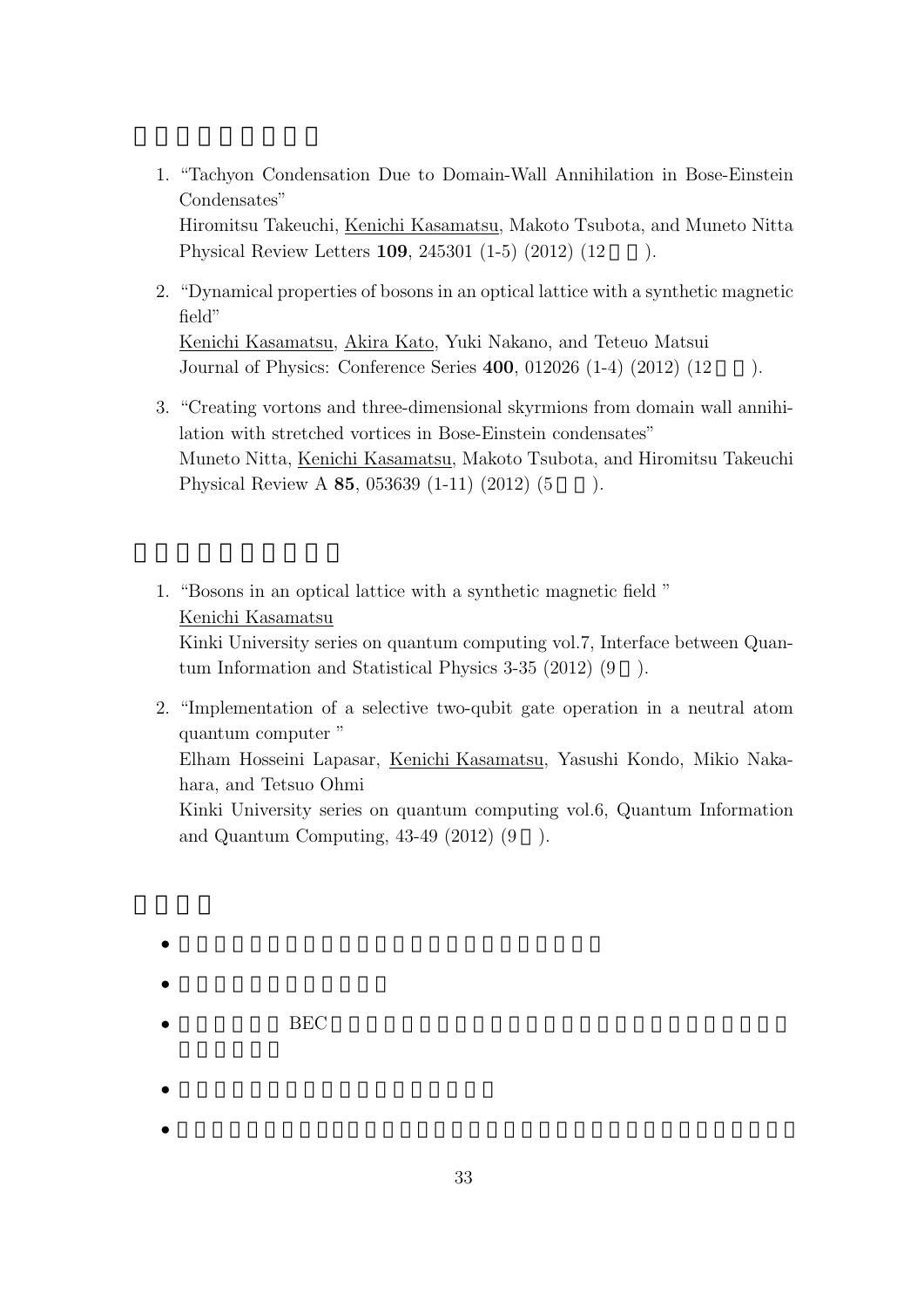- 1. Muneto Nitta, Kenichi Kasamatsu, Makoto Tsubota, and Hiromitsu Takeuchi: "Vortons and 3D skyrmions from domain wall pair annihilations in BECs" QFS2012: International Symposium on Quantum Fluids and Solids 2012, Lancaster University, UK [17 Aug. 2012]
- 2. Hiromitsu Takeuchi, Kenichi Kasamatsu, Makoto Tsubota, and Muneto Nitta: "Tachyon Condensation and Brane Annihilation in Bose-Einstein Condensates: Spontaneous Symmetry Breaking in a Lower-dimensional Subspace" QFS2012: International Symposium on Quantum Fluids and Solids 2012, Lancaster University, UK [17 Aug. 2012]
- 3. Kenichi Kasamatsu, Hiromitsu Takeuchi, Makoto Tsubota, and Muneto Nitta: "Simulating brane-anti-brane annihilation in Bose-Einstein Condensates" The 23rd International Conference on Atomic Physics ICAP 2012, Paris, France [24 July 2012]
- 4. Hiromitsu Takeuchi, Kenichi Kasamatsu, Makoto Tsubota, and Muneto Nitta: "Tachyon condensation in Bose-Einstein condensates" International conference on topological quamtum phenomena, Nagoya, Japan [19 May 2012]

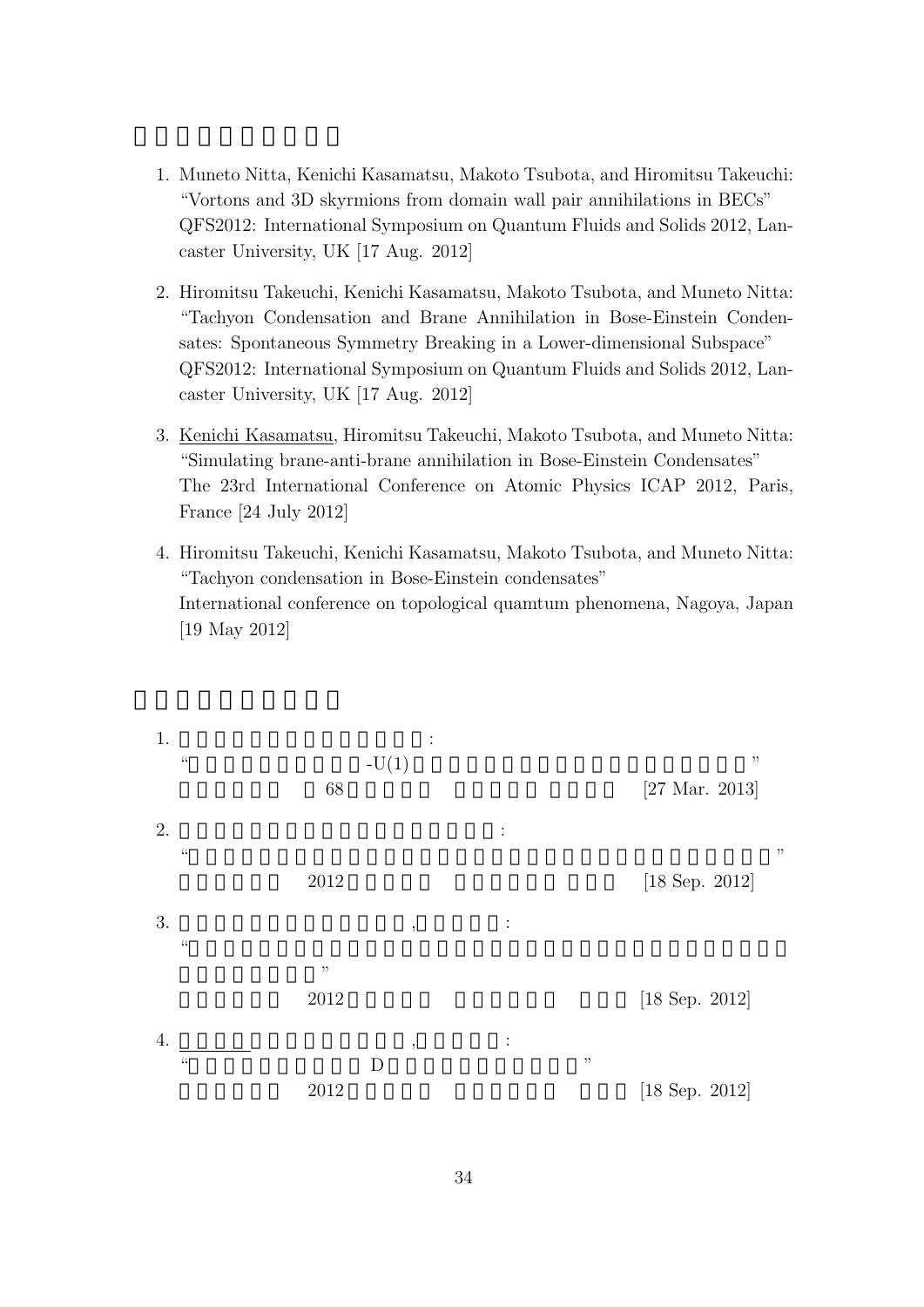- $2012$  (B)  $\qquad \qquad$ :  $(21740267, 650,000)$
- 2013 **•** 2013 **Outstanding Referees**

- •<br>• <sub>200</sub> to the state the state three states and the state three states and the state of the state of the state of the state of the state of the state of the state of the state of the state of the state of the state of th 平成 24 8 25
- *•* 「ファンダメンタル物理学」 力学 (共立出版) 笠松健一、新居毅人、中野人

- $\bullet$  ( )
- *•* 理工学部教務委員会委員 (後期)
- *•* 物理学習支援室 世話人
- (3 )
- *•* ISRN Condensed Matter Physics (Hindawi publishing corporation) Editorial board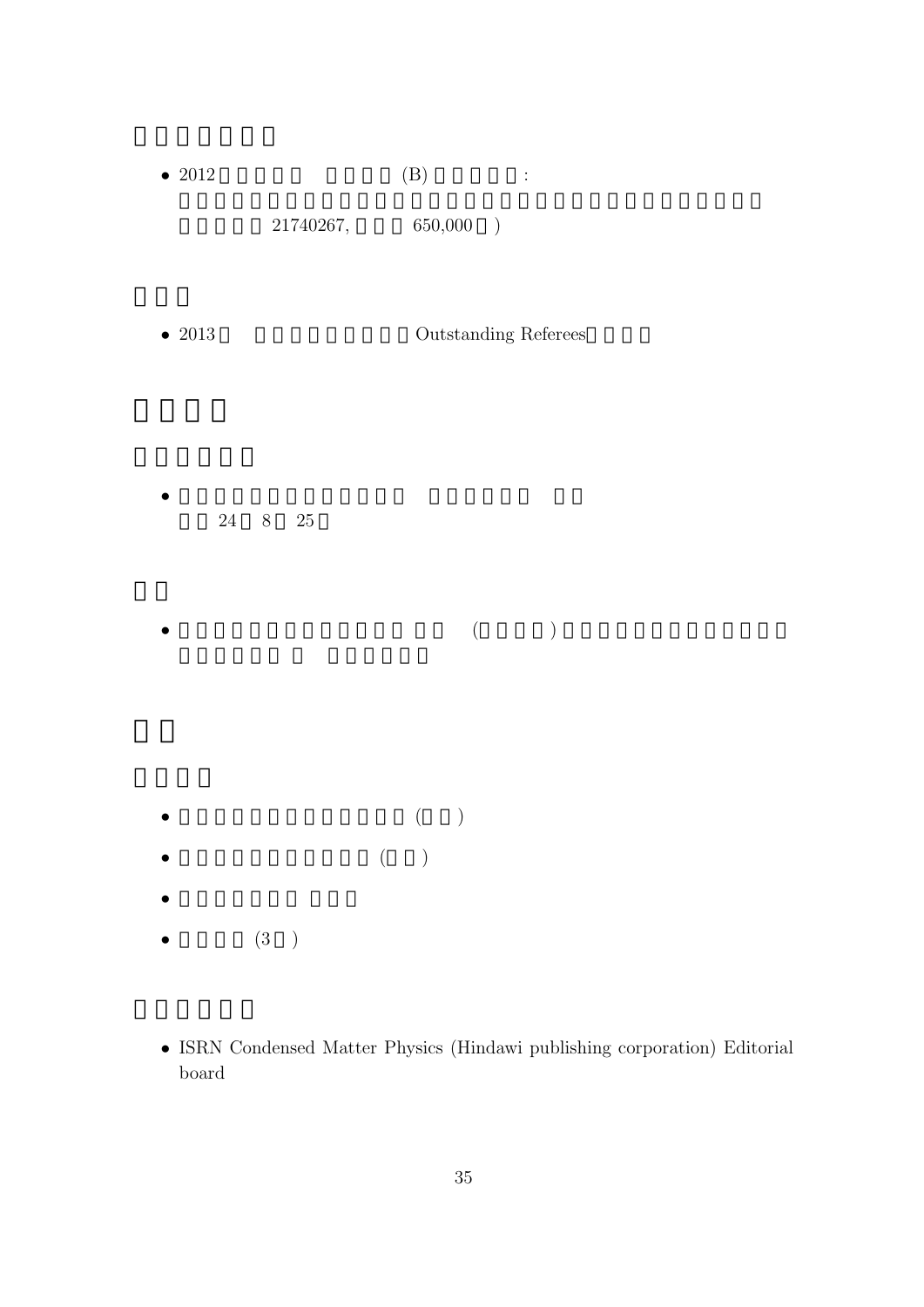| (B4), | (B4) |
|-------|------|
| (B4), | (B4) |
|       | (B4) |

1. "Kinetics of protein unfolding at interfaces (Invited Review)" Yohko F Yano Journal of Physics: Condensed Matter, 24, 503101-(1-16) (2012) (12 )

*•* タンパク質の界面吸着ダイナミクスの観測

- 2. "A simultaneous multiple angle-wavelength dispersive X-ray reflectometer using a bent-twisted polychromator crystal" Tadashi Matsushita, Etsuo Arakawa, Wolfgang Voegeli and Yohko F Yano, Journal of Synchrotron Radiation,  $20$ ,  $80-88$   $(2012)$   $(11)$
- 3. " Fractal of Gold Nanoparticles Controlled by Ambient Dielectricity: Synthesis by Laser Ablation as a Function of Permittivity" Ken-ichi Saitow, Yoshinori Okamoto and Yohko F Yano, The Journal of Physical Chemistry C, 116, 17252-17258 (2012) (8 )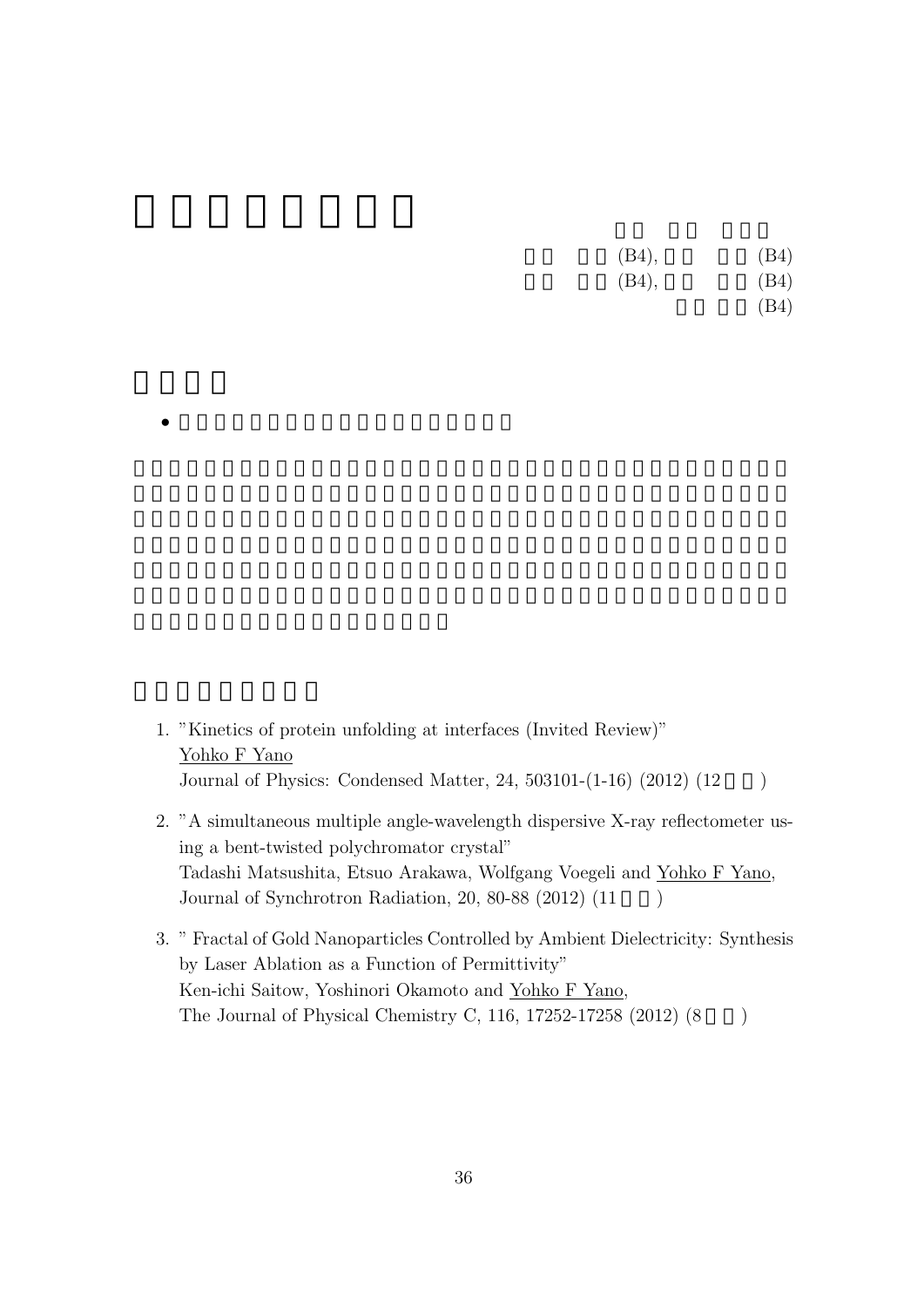1. "X  $(\text{Invited Review})$ "

 $, 38, 64-69 (2013) (3)$ 

1. Yohko F. Yano: "Kinetics of protein unfolding at interfaces" SXNS-12, Kolkata, India [26 July. 2012]

1.  $\cdots$   $\cdots$ 演)" , SPring-8 [5 March. 2013] 2.  $\_\_\_\_\_\,,$  , Voegeli Wolfgang,  $\_\_\_\$  "  $\_\_\_N$  $\mathcal{O}(\frac{1}{2})$  $[12 \text{ Jan. } 2013]$ 3.  $\qquad \qquad ; \qquad \qquad : "$  $\mathfrak{D}$  $[14 \text{ Nov. } 2012]$ 4.  $\blacksquare$ ,  $\blacksquare$ ,  $\blacksquare$ ,  $\blacksquare$   $\blacksquare$   $\blacksquare$  $V:$  $\alpha$ 5 回分子科学討論会、東京大学 [21 Sep. 2012] 5.  $\frac{1}{2}$  " $\frac{1}{2}$  " $\frac{1}{2}$  " $\frac{1}{2}$  " $\frac{1}{2}$  " $\frac{1}{2}$  " $\frac{1}{2}$  " $\frac{1}{2}$  " $\frac{1}{2}$  " $\frac{1}{2}$  " $\frac{1}{2}$  " $\frac{1}{2}$  " $\frac{1}{2}$  " $\frac{1}{2}$  " $\frac{1}{2}$  " $\frac{1}{2}$  " $\frac{1}{2}$  " $\frac{1}{2}$  " $\frac{1}{2}$  " $\frac{1}{2}$  $\overline{\phantom{a}}$  $\,$  $[26$  May.  $2012]$ •  $2012$  (C)  $\qquad \qquad :$  $24540444, \t1,700,000 \t)$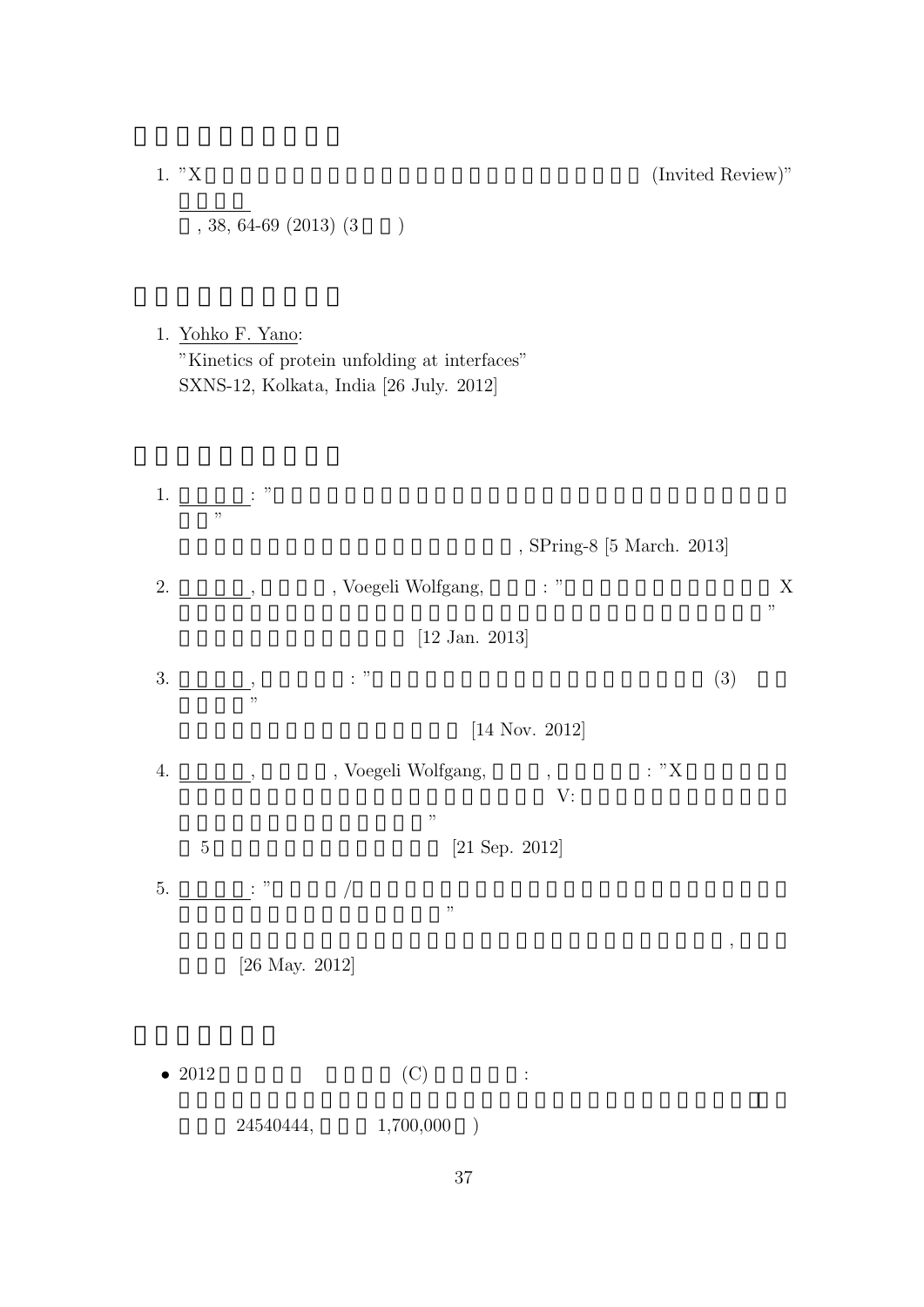•  $2012$  **JST** 

研究分担者:

 $, \qquad \quad \ \ 600,\!000 \quad \ )$ 

- *•* 安全管理衛生委員
- 1
- 33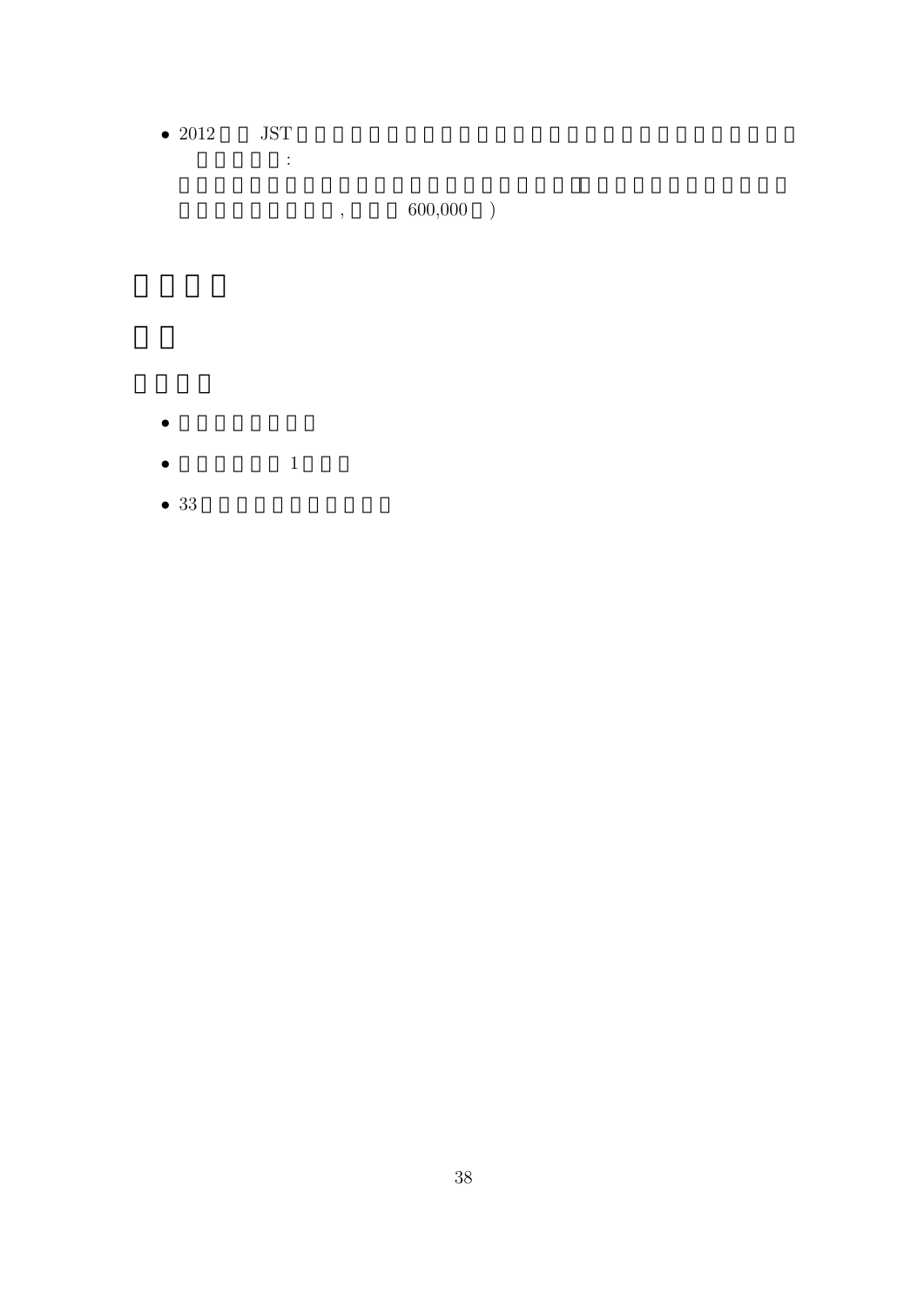|       | (PD) |
|-------|------|
| (B4), | (B4) |
| (B4), | (B4) |
|       | (B4) |



*•* 高次元ブラックホールの諸性質

- 1. "Superradiant instabilities in astrophysical systems" Helvi Witek, Vitor Cardoso, Akihiro Ishibashi, and Ulrich Sperhake Physical Review D **87** (2013) 043513 (Published 5 Feb. 2013)
- 2. "High frequency limit for gravitational perturbations of cosmological models in modified gravity theories"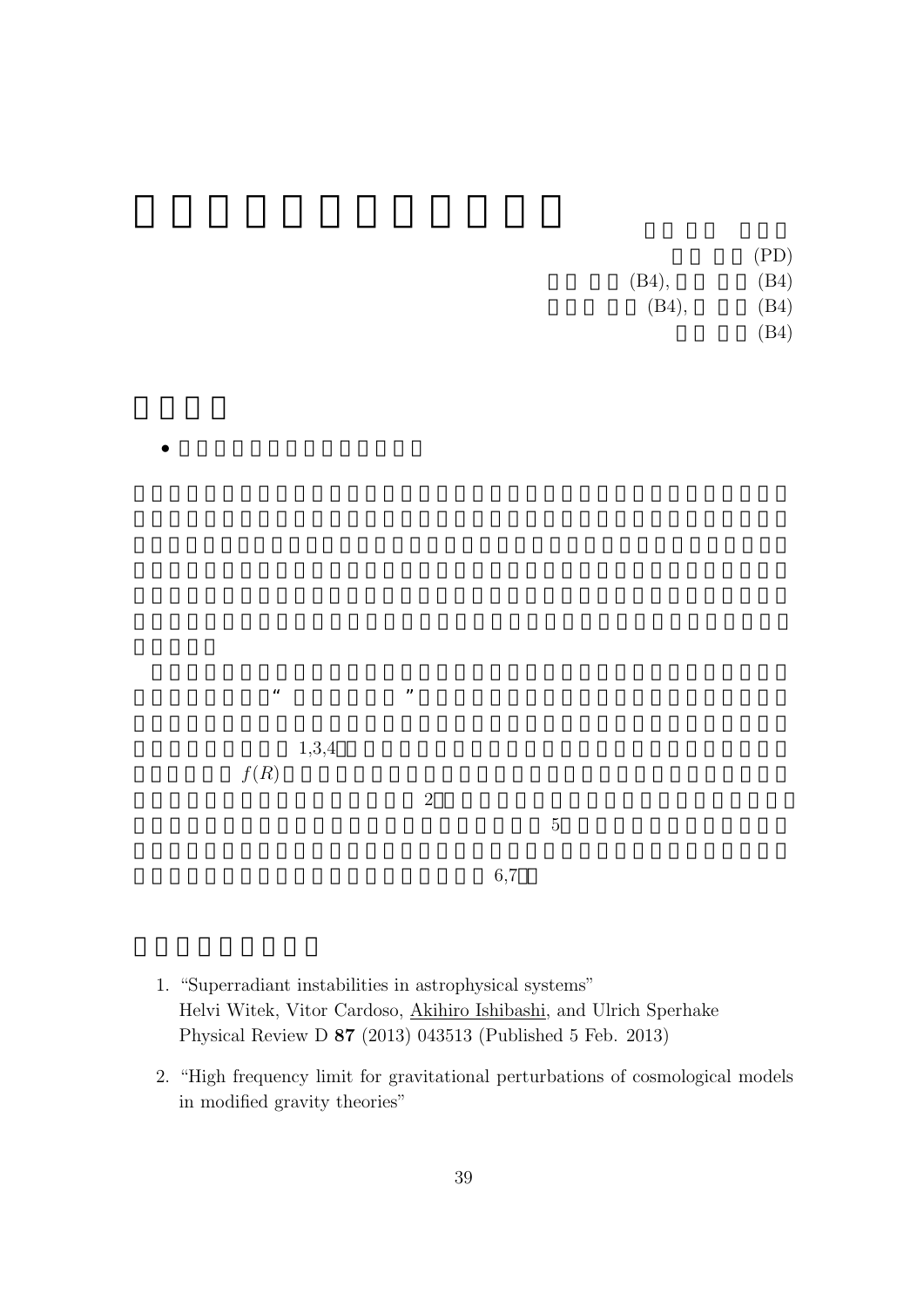Keiki Saito and Akihiro Ishibashi, Progress Theoretical and Experimental Physics **2013** (2013) 013E04

3. "Perturbations of slowly rotating black holes: massive vector fields in the Kerr metric" Paolo Pani, Vitor Cardoso, Leonardo Gualitieri, Emanuele Berti, and Akihiro Ishibashi,

Physical Review D **86** (2012) 104017 4. "Black hole bombs and photon mass bounds"

- Paolo Pani, Vitor Cardoso, Leonardo Gualitieri, Emanuele Berti, and Akihiro Ishibashi, Physical Review Letter **109** (2012) 131102
- 5. "Singularities in asymptotically anti-de Sitter spacetimes" Akihiro Ishibashi and Kengo Maeda, Physical Review D **86** (2012) 104012
- 6. "Black hole uniqueness theorems in higher dimensional spacetimes" Stefan Hollands and Akihiro Ishibashi,  $\text{Classical and Quantum Gravity, } 29 \ (2012) \ 163001 \ (1211)$
- 7. "NR/HEP:roadmap for the future" Vitor Cardoso et al, and Akihiro Ishibashi, Classical and Quantum Gravity, **29** (2012) 244001

- GPS -

1. Akihiro Ishibashi:

*•* 学士論文:

"Singularities in Anti-de Sitter spaces"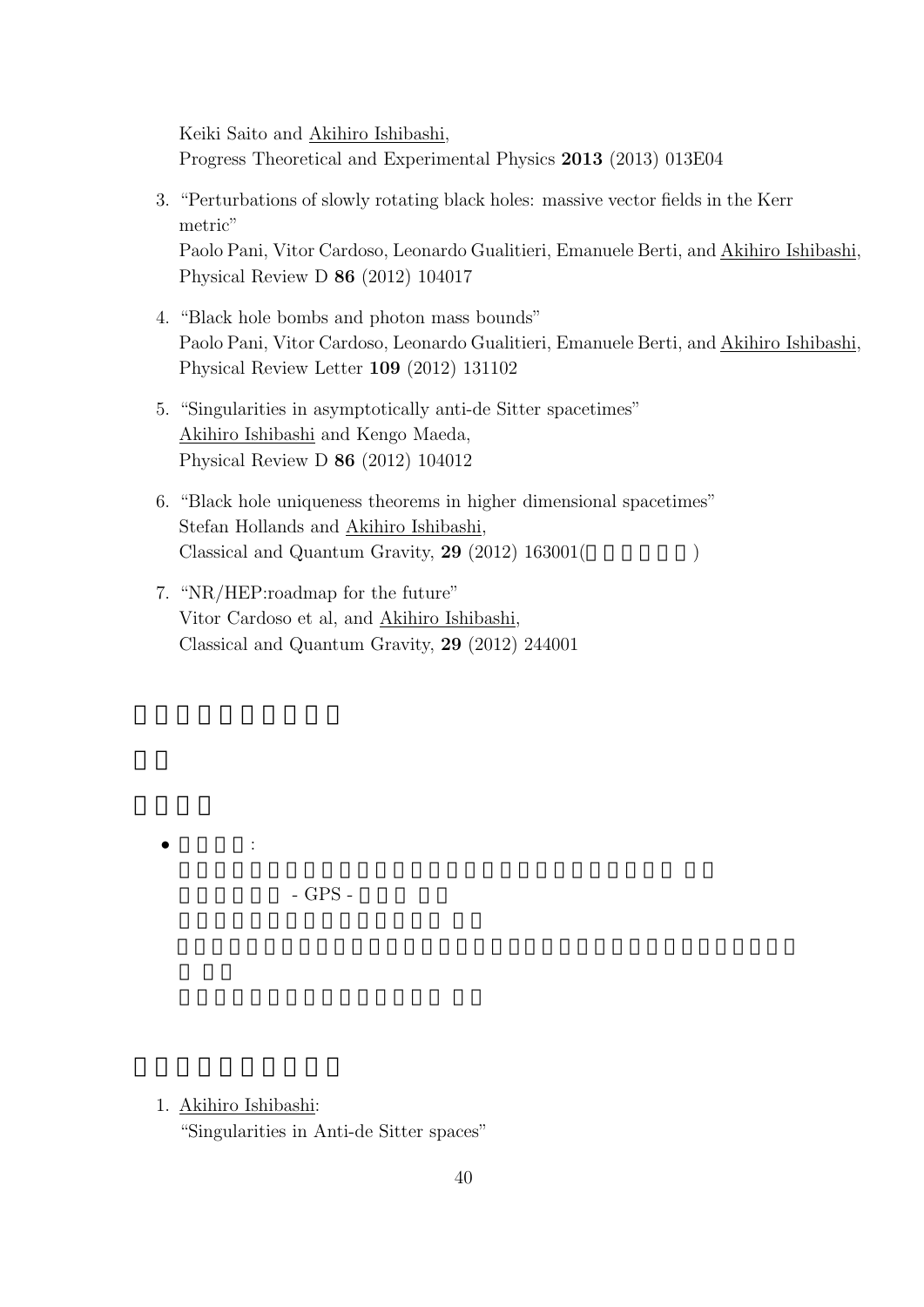International workshop: "Strong Gravity beyond GR", Lisbon, Portugal [8 Mar. 2013]

2. Akihiro Ishibashi:

"Horizons in de Sitter and Singularities in Anti-de Sitter spaces" 2012 International workshop on String theory and cosmology, Haeundae, Pusan, Korea [16 Jun. 2012]

3. Akihiro Ishibashi:

"Towards singularity theorems in asymptotically anti-de Sitter spaces" YITP (Molecule-style) international workshop: "Recent Advances in Numerical and Analytical Methods for Black Hole Dynamics" Kyoto, Japan [5 Apr. 2012]

| $\zeta\,\zeta$            |                           | , ,                                              |
|---------------------------|---------------------------|--------------------------------------------------|
|                           | $[28 \text{ Mar. } 2013]$ |                                                  |
| $\zeta\,\zeta$            | $, ,$                     |                                                  |
|                           |                           | $[1 \text{ Nov. } 2012]$                         |
| $\zeta\,\zeta$            | $, \,$                    | $[22 \text{ Oct. } 2012]$                        |
|                           |                           | $[21 \text{ Aug. } 2012]$                        |
| $\bullet$ 2012<br>780,000 | (C)<br>$\ddot{\cdot}$     | 22540299,                                        |
|                           | $\operatorname{KEK}$      | "Singularities in asymptotically AdS spacetimes" |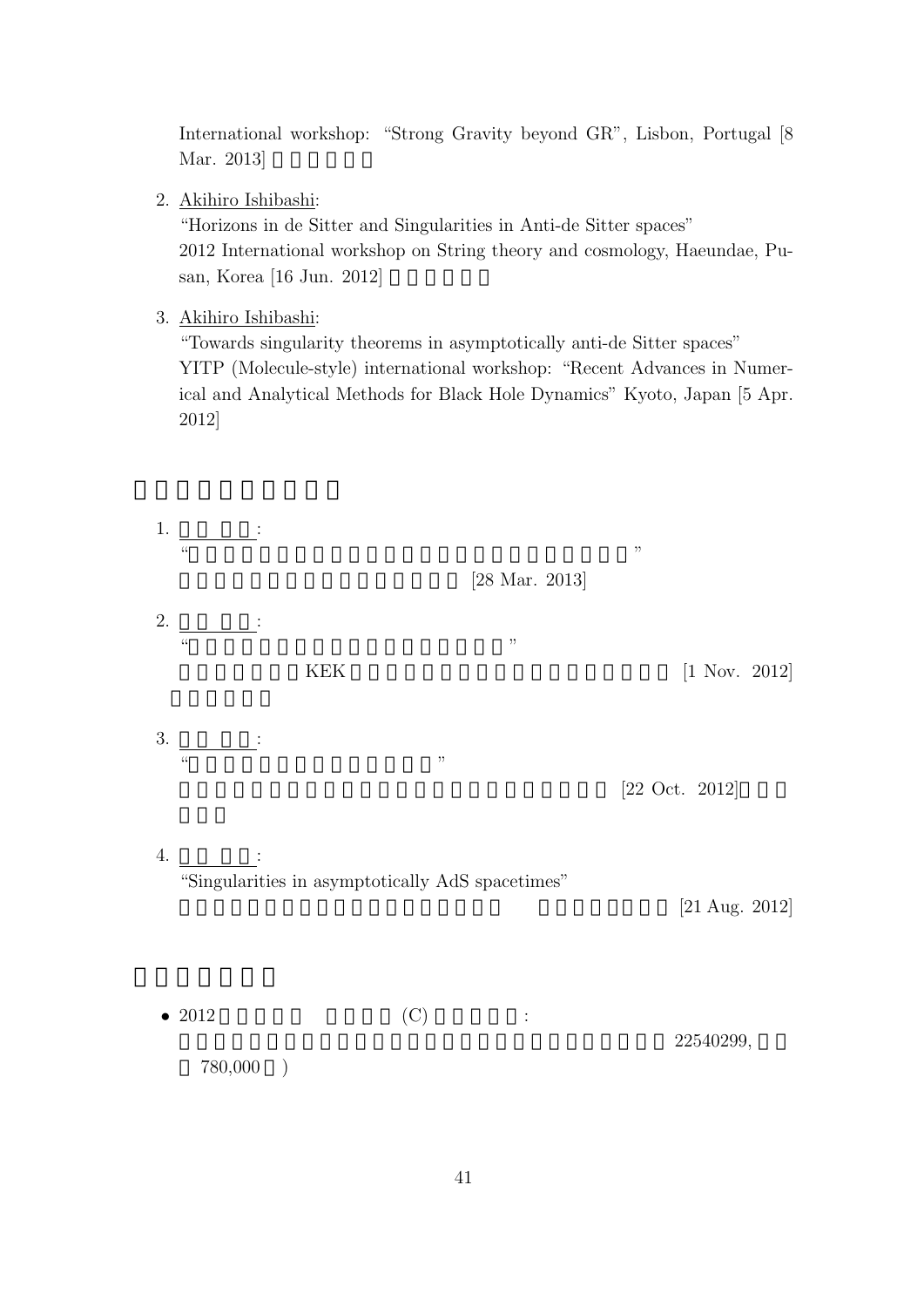- *•* 出張授業:「ブラックホール時空」東北大学大学院理学研究科数学教室 集中講  $$\rm \, I$$   $$\rm \, GII$$   $$\rm \, S\,$  $24 \qquad 10 \qquad 23 \qquad \qquad 10$
- *•* 近畿大学オープンキャンパス 研究室開放 平成 25 3 24
- ( )
- (iii)
- 2013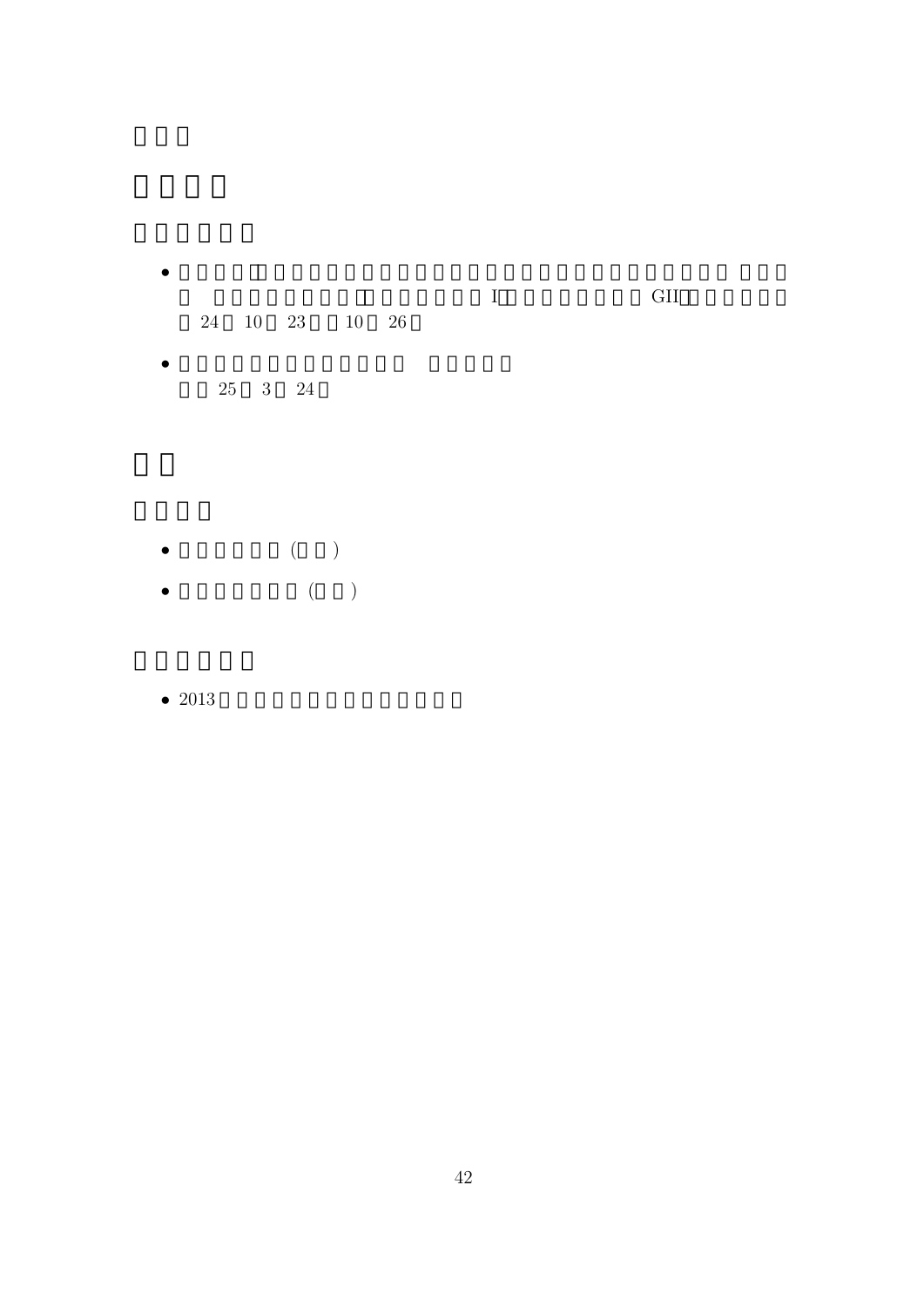$2011 \quad 9 \quad 1 \qquad \quad 2012 \quad 8 \quad 31$ 

•<br>• <sub>•</sub>  $QSO$  $QSO$  $QSO$  $N$ QSO レンズ

ALMA <sub>2</sub>

•  $CMB$  $(CMB)$  $zj1$  100Mpc

い違う可能性があることを示唆している。CMB の偏極揺らぎを用いて、最終

CMB states contract the contract of  $\mathbb{R}$ 

LCDM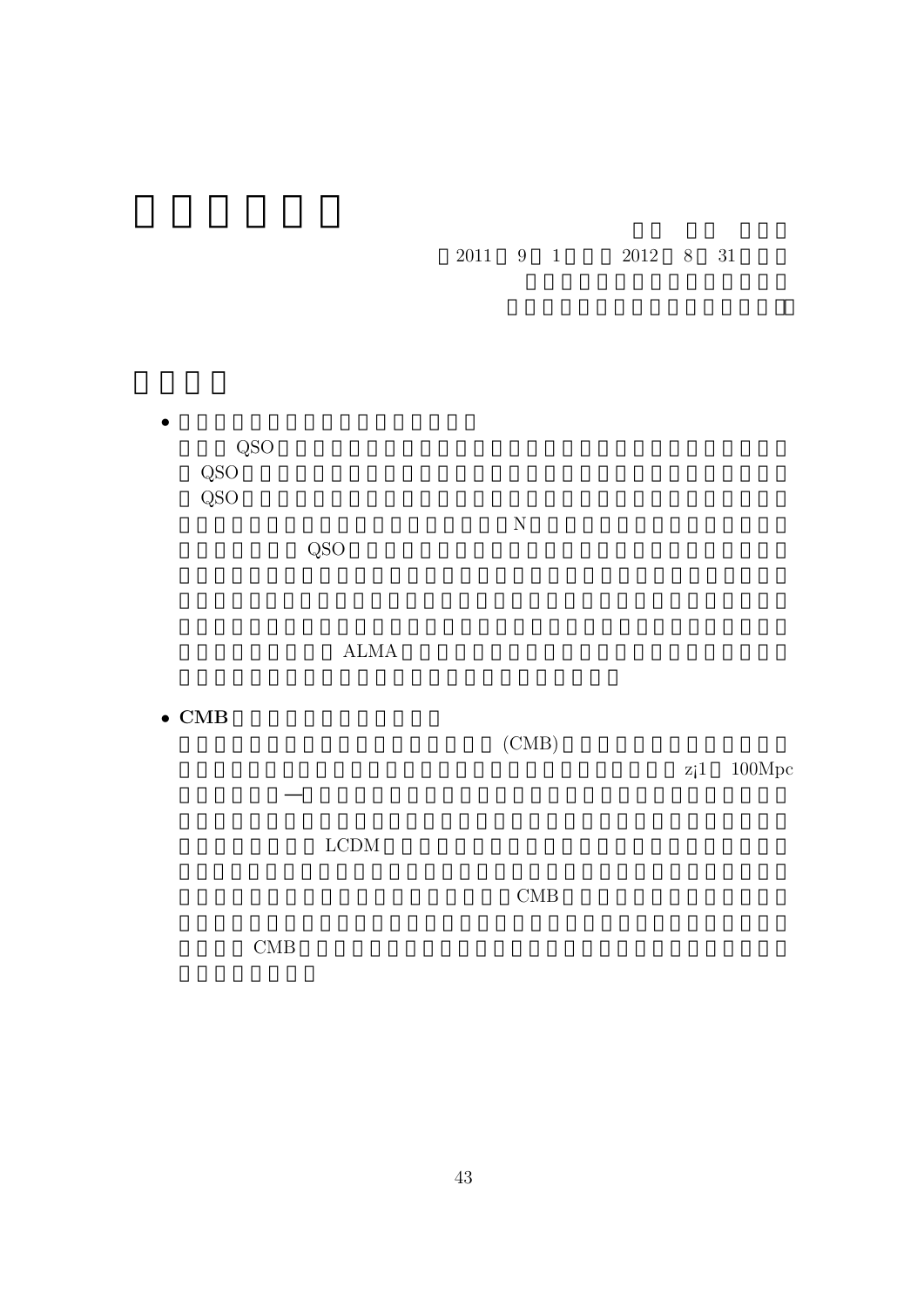- 1. "Weak Lensing by Line-of-sight Halos as the Origin of Flux-ratio Anomalies in Quadruply Lensed QSOs" Kaiki Taro Inoue, Ryuichi Takahashi, Monthly Notice of Royal Astronomical Society,  $426, 2978-2993$   $(2012)(11)$
- 2. "On the origin of the cold spot" Kaiki Taro Inoue, Monthly Notice of Royal Astronomical Society,  $421, 2731-2736$   $(2012)(4)$
- 1. Kaiki Taro Inoue and Ryuichi Takahashi: "Weak Lensing by Line-of-sight Halos as the Origin of Flux-ratio Anomalies in Quadruply Lensed QSOs" Nano-workshop, Institut Astrophysique de Paris [16 July. 2012]
- 1. Kaiki Taro Inoue:  $"ALMA"$  $2012$   $\rm ALMA$

 $\overline{\phantom{a}}$ 

## $[27 \text{ Mar. } 2013]$

2. Kaiki Taro Inoue and Ryuichi Takahashi: "Weak Lensing by Line-of-sight Halos as the Origin of Flux-ratio Anomalies in Quadruply Lensed QSOs" 2013 [23 Mar. 2013] 3. Atsushi Nishizawa and Kaiki Taro Inoue: "Stacking analysis for detecting the ISW effect at the local Universe" 2013 [22 Mar. 2013] 4. Kaiki Taro Inoue and Ryuichi Takahashi:  $"QSO$ 

,  $[27 \text{ Nov. } 2012]$